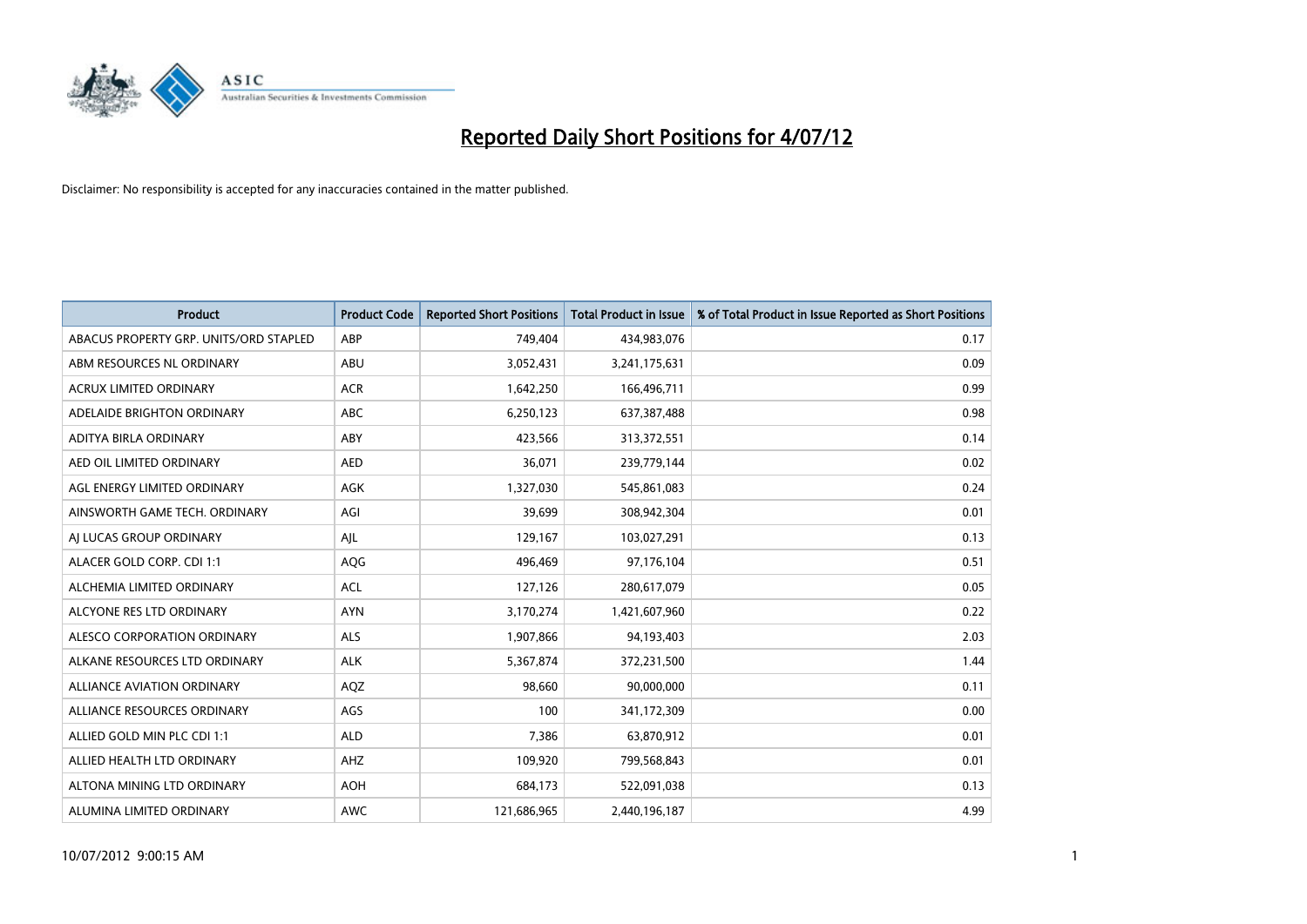

| <b>Product</b>                          | <b>Product Code</b> | <b>Reported Short Positions</b> | <b>Total Product in Issue</b> | % of Total Product in Issue Reported as Short Positions |
|-----------------------------------------|---------------------|---------------------------------|-------------------------------|---------------------------------------------------------|
| AMALGAMATED HOLDINGS ORDINARY           | <b>AHD</b>          | 4,416                           | 157,629,498                   | 0.00                                                    |
| AMCOM TELECOMM. ORDINARY                | <b>AMM</b>          | 110,925                         | 241,491,904                   | 0.05                                                    |
| AMCOR LIMITED ORDINARY                  | <b>AMC</b>          | 3,293,890                       | 1,206,684,923                 | 0.27                                                    |
| AMP LIMITED ORDINARY                    | AMP                 | 7,083,410                       | 2,894,931,180                 | 0.24                                                    |
| AMPELLA MINING ORDINARY                 | <b>AMX</b>          | 4,165,231                       | 240,600,493                   | 1.73                                                    |
| ANGLOGOLD ASHANTI CDI 5:1               | AGG                 |                                 | 89,207,765                    | 0.00                                                    |
| ANSELL LIMITED ORDINARY                 | <b>ANN</b>          | 3,151,551                       | 130,656,668                   | 2.41                                                    |
| ANTARES ENERGY LTD ORDINARY             | <b>AZZ</b>          | 159,289                         | 259,950,000                   | 0.06                                                    |
| ANZ BANKING GRP LTD ORDINARY            | ANZ                 | 6,942,313                       | 2,679,690,754                 | 0.26                                                    |
| APA GROUP STAPLED SECURITIES            | <b>APA</b>          | 6,182,869                       | 644,485,583                   | 0.96                                                    |
| APN NEWS & MEDIA ORDINARY               | <b>APN</b>          | 21,306,797                      | 649,010,756                   | 3.28                                                    |
| AQUARIUS PLATINUM. ORDINARY             | <b>AOP</b>          | 14,305,319                      | 470,312,578                   | 3.04                                                    |
| AQUILA RESOURCES ORDINARY               | <b>AQA</b>          | 6,060,892                       | 411,804,442                   | 1.47                                                    |
| ARAFURA RESOURCE LTD ORDINARY           | <b>ARU</b>          | 5,191,923                       | 396,004,144                   | 1.31                                                    |
| ARB CORPORATION ORDINARY                | <b>ARP</b>          | 74,328                          | 72,481,302                    | 0.10                                                    |
| ARDENT LEISURE GROUP STAPLED SECURITIES | AAD                 | 1,167,095                       | 334,209,401                   | 0.35                                                    |
| ARISTOCRAT LEISURE ORDINARY             | <b>ALL</b>          | 17,571,737                      | 550,502,889                   | 3.19                                                    |
| ARRIUM LTD ORDINARY                     | ARI                 | 8,576,991                       | 1,345,665,626                 | 0.64                                                    |
| ASCIANO LIMITED ORDINARY                | <b>AIO</b>          | 5,403,399                       | 975,385,664                   | 0.55                                                    |
| ASG GROUP LIMITED ORDINARY              | <b>ASZ</b>          | 171,510                         | 172,152,079                   | 0.10                                                    |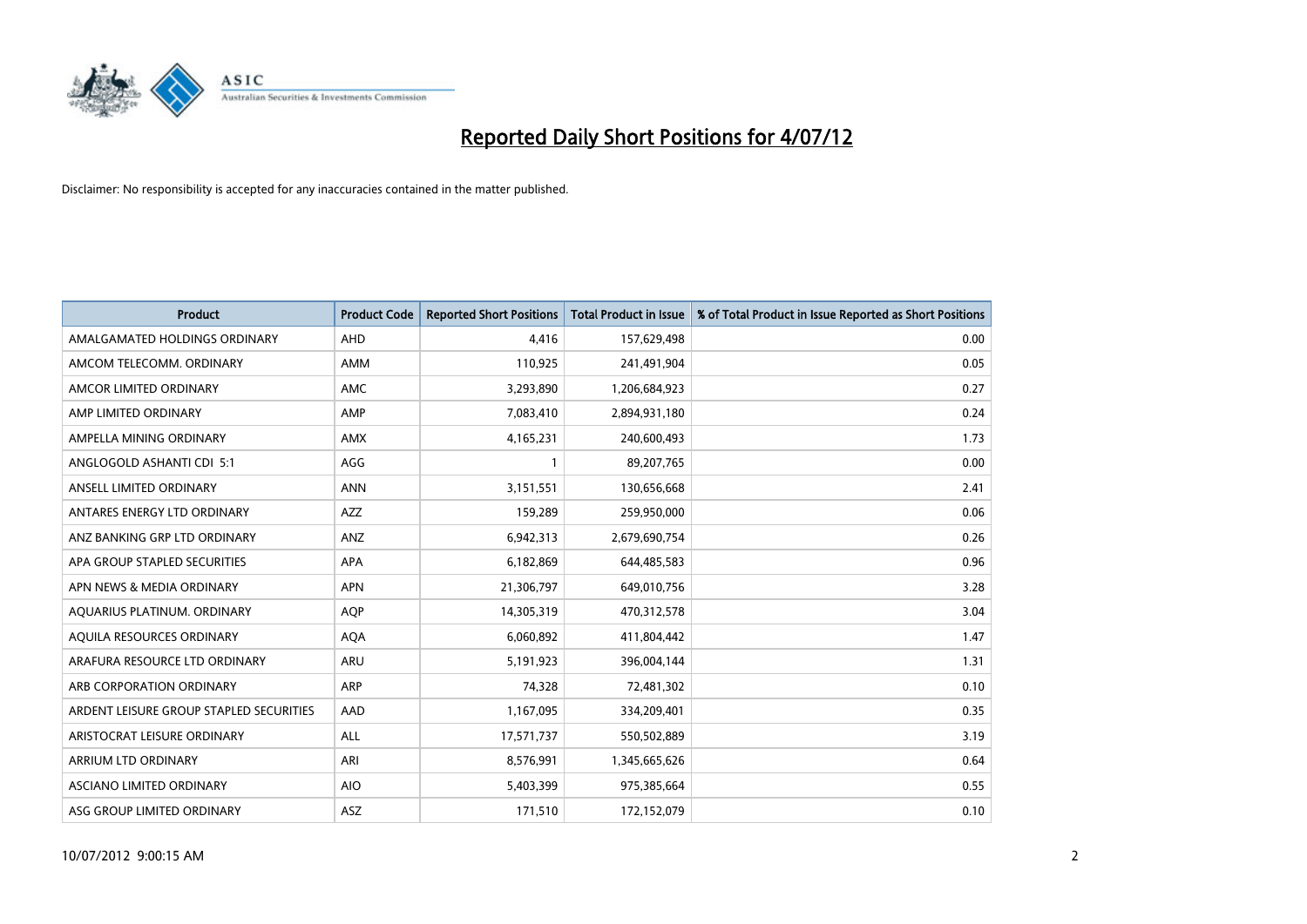

| <b>Product</b>                          | <b>Product Code</b> | <b>Reported Short Positions</b> | <b>Total Product in Issue</b> | % of Total Product in Issue Reported as Short Positions |
|-----------------------------------------|---------------------|---------------------------------|-------------------------------|---------------------------------------------------------|
| ASPEN GROUP ORD/UNITS STAPLED           | APZ                 | 129,663                         | 600,507,326                   | 0.02                                                    |
| ASPIRE MINING LTD ORDINARY              | <b>AKM</b>          | 270.129                         | 620,594,556                   | 0.04                                                    |
| ASTRO JAP PROP GROUP STAPLED SECURITIES | AJA                 | 10,941                          | 58,445,002                    | 0.02                                                    |
| ASX LIMITED ORDINARY                    | <b>ASX</b>          | 3,875,602                       | 175,136,729                   | 2.21                                                    |
| ATLANTIC LIMITED ORDINARY               | ATI                 | 60.000                          | 143,393,703                   | 0.04                                                    |
| ATLAS IRON LIMITED ORDINARY             | <b>AGO</b>          | 10,643,479                      | 904,580,993                   | 1.18                                                    |
| AUCKLAND INTERNATION ORDINARY           | <b>AIA</b>          | 50.000                          | 1,322,564,489                 | 0.00                                                    |
| <b>AURORA OIL &amp; GAS ORDINARY</b>    | <b>AUT</b>          | 6,714,729                       | 446,595,778                   | 1.50                                                    |
| AUSDRILL LIMITED ORDINARY               | ASL                 | 1,813,506                       | 304,397,289                   | 0.60                                                    |
| AUSENCO LIMITED ORDINARY                | <b>AAX</b>          | 423,425                         | 123,872,665                   | 0.34                                                    |
| <b>AUSTAL LIMITED ORDINARY</b>          | ASB                 | 196,015                         | 188,193,007                   | 0.10                                                    |
| AUSTBROKERS HOLDINGS ORDINARY           | <b>AUB</b>          | 120                             | 55,999,095                    | 0.00                                                    |
| <b>AUSTIN ENGINEERING ORDINARY</b>      | <b>ANG</b>          | 20.490                          | 72,314,403                    | 0.03                                                    |
| AUSTRALAND PROPERTY STAPLED SECURITY    | <b>ALZ</b>          | 184.289                         | 576,846,597                   | 0.03                                                    |
| AUSTRALIAN AGRICULT, ORDINARY           | AAC                 | 544,058                         | 312,905,085                   | 0.17                                                    |
| AUSTRALIAN INFRASTR, UNITS/ORDINARY     | <b>AIX</b>          | 11,508,810                      | 620,733,944                   | 1.85                                                    |
| AUSTRALIAN PHARM, ORDINARY              | API                 | 254,289                         | 488,115,883                   | 0.05                                                    |
| AUTOMOTIVE HOLDINGS ORDINARY            | <b>AHE</b>          | 5,675                           | 260,579,682                   | 0.00                                                    |
| AVIENNINGS LIMITED ORDINARY             | AVI                 | 575,001                         | 274,588,694                   | 0.21                                                    |
| AWE LIMITED ORDINARY                    | <b>AWE</b>          | 2,199,332                       | 521,871,941                   | 0.42                                                    |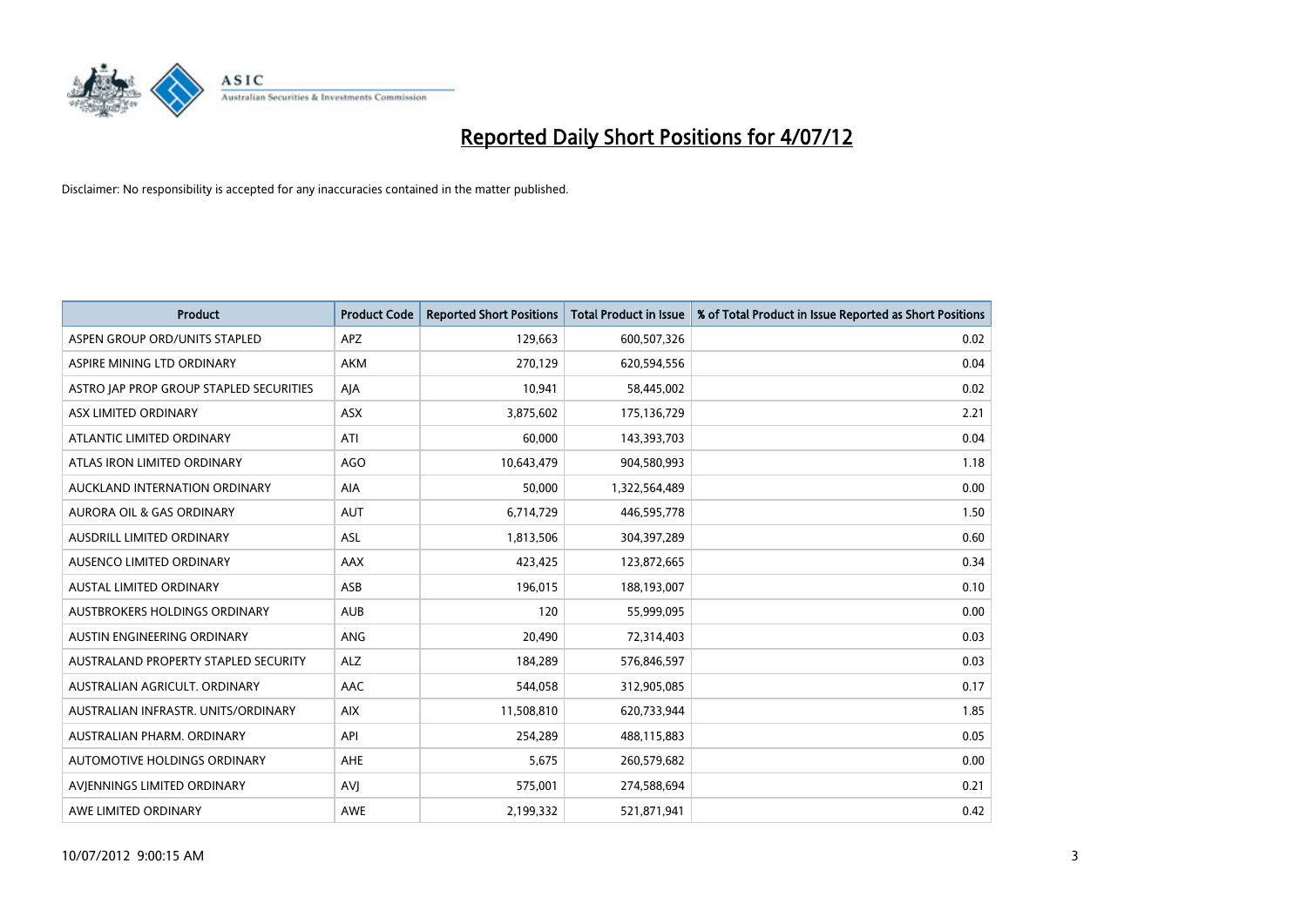

| <b>Product</b>                       | <b>Product Code</b> | <b>Reported Short Positions</b> | <b>Total Product in Issue</b> | % of Total Product in Issue Reported as Short Positions |
|--------------------------------------|---------------------|---------------------------------|-------------------------------|---------------------------------------------------------|
| AZIMUTH RES LTD ORDINARY             | <b>AZH</b>          | 1,373,226                       | 401,518,304                   | 0.34                                                    |
| AZUMAH RESOURCES ORDINARY            | <b>AZM</b>          | 743,919                         | 333,614,096                   | 0.22                                                    |
| <b>BANDANNA ENERGY ORDINARY</b>      | <b>BND</b>          | 3,705,413                       | 528,481,199                   | 0.70                                                    |
| BANK OF QUEENSLAND. ORDINARY         | <b>BOQ</b>          | 9,937,327                       | 308,797,224                   | 3.22                                                    |
| <b>BASE RES LIMITED ORDINARY</b>     | <b>BSE</b>          | 724,920                         | 460,440,029                   | 0.16                                                    |
| <b>BATHURST RESOURCES ORDINARY</b>   | <b>BTU</b>          | 34,552,139                      | 695,747,997                   | 4.97                                                    |
| <b>BC IRON LIMITED ORDINARY</b>      | <b>BCI</b>          | 278,911                         | 103,861,000                   | 0.27                                                    |
| BEACH ENERGY LIMITED ORDINARY        | <b>BPT</b>          | 26,524,407                      | 1,255,464,157                 | 2.11                                                    |
| BEADELL RESOURCE LTD ORDINARY        | <b>BDR</b>          | 11,775,513                      | 719,204,752                   | 1.64                                                    |
| BENDIGO AND ADELAIDE ORDINARY        | <b>BEN</b>          | 7,422,602                       | 396,604,957                   | 1.87                                                    |
| BERKELEY RESOURCES ORDINARY          | <b>BKY</b>          | 359,026                         | 179,298,273                   | 0.20                                                    |
| BETASHARES ASX RES ETF UNITS         | <b>ORE</b>          | 31,543                          | 4,220,217                     | 0.75                                                    |
| <b>BHP BILLITON LIMITED ORDINARY</b> | <b>BHP</b>          | 6,162,773                       | 3,211,691,105                 | 0.19                                                    |
| <b>BILLABONG ORDINARY</b>            | <b>BBG</b>          | 39,147,594                      | 410,969,573                   | 9.53                                                    |
| <b>BIOTA HOLDINGS ORDINARY</b>       | <b>BTA</b>          | 839,167                         | 182,350,316                   | 0.46                                                    |
| <b>BLACKTHORN RESOURCES ORDINARY</b> | <b>BTR</b>          | 70,045                          | 127,818,000                   | 0.05                                                    |
| <b>BLUESCOPE STEEL LTD ORDINARY</b>  | <b>BSL</b>          | 47,094,304                      | 3,349,185,247                 | 1.41                                                    |
| <b>BOART LONGYEAR ORDINARY</b>       | <b>BLY</b>          | 10,531,618                      | 461,163,412                   | 2.28                                                    |
| <b>BOOM LOGISTICS ORDINARY</b>       | <b>BOL</b>          | 626                             | 468,663,585                   | 0.00                                                    |
| BORAL LIMITED, ORDINARY              | <b>BLD</b>          | 45,271,906                      | 758,572,140                   | 5.97                                                    |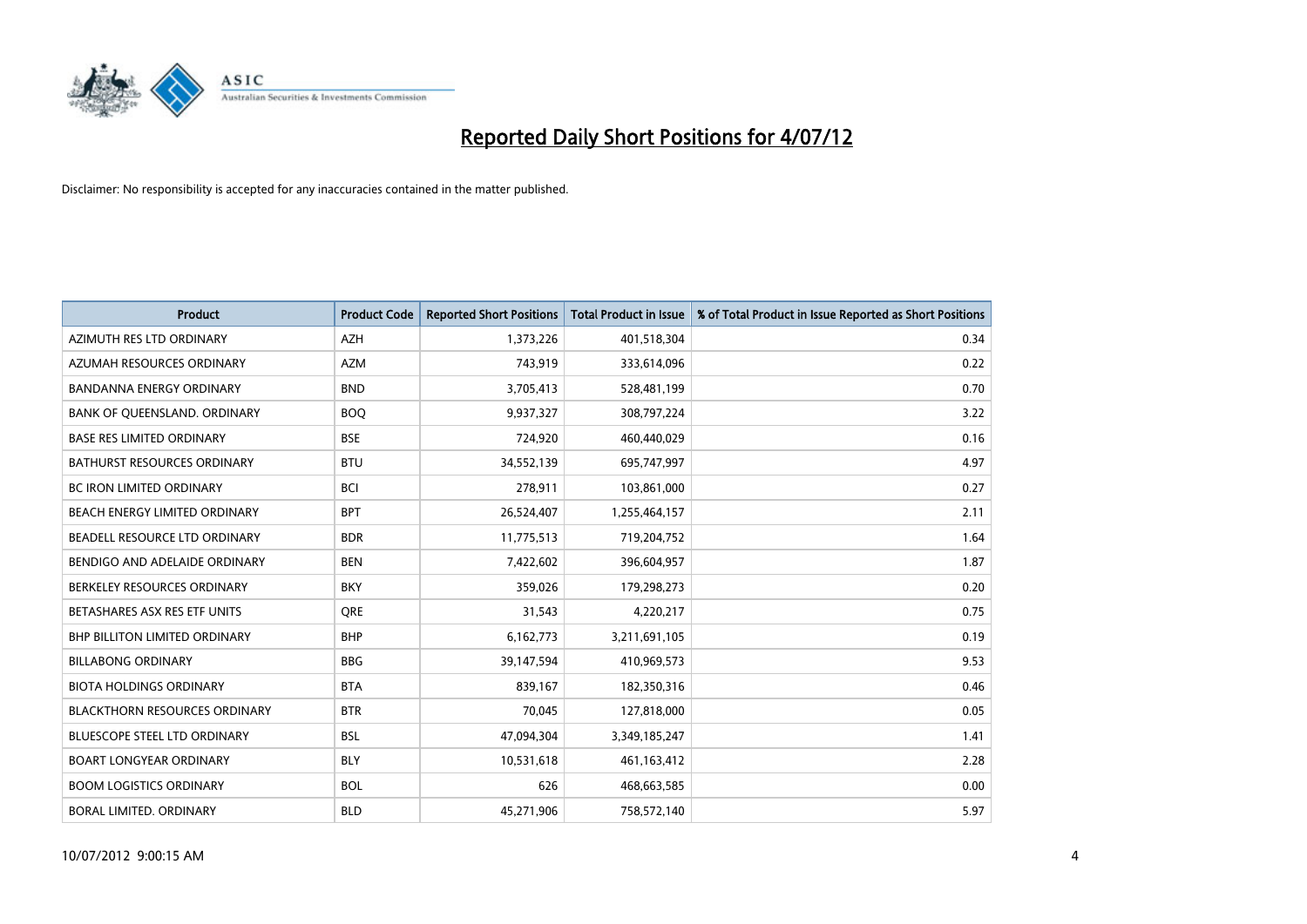

| <b>Product</b>                          | <b>Product Code</b> | <b>Reported Short Positions</b> | <b>Total Product in Issue</b> | % of Total Product in Issue Reported as Short Positions |
|-----------------------------------------|---------------------|---------------------------------|-------------------------------|---------------------------------------------------------|
| <b>BRADKEN LIMITED ORDINARY</b>         | <b>BKN</b>          | 1,628,028                       | 168,629,376                   | 0.97                                                    |
| <b>BRAMBLES LIMITED DEFERRED</b>        | <b>BXBN</b>         | 8,091                           | 74,048,788                    | 0.01                                                    |
| <b>BRAMBLES LIMITED ORDINARY</b>        | <b>BXB</b>          | 5,677,062                       | 1,536,059,936                 | 0.37                                                    |
| BREVILLE GROUP LTD ORDINARY             | <b>BRG</b>          | 1,462                           | 130,095,322                   | 0.00                                                    |
| <b>BRICKWORKS LIMITED ORDINARY</b>      | <b>BKW</b>          | 15,311                          | 147,567,333                   | 0.01                                                    |
| BT INVESTMENT MNGMNT ORDINARY           | <b>BTT</b>          | 223,115                         | 267,906,977                   | 0.08                                                    |
| <b>BURU ENERGY ORDINARY</b>             | <b>BRU</b>          | 11,727,323                      | 251,007,144                   | 4.67                                                    |
| <b>BWP TRUST ORDINARY UNITS</b>         | <b>BWP</b>          | 1,210,523                       | 525,255,093                   | 0.23                                                    |
| CABCHARGE AUSTRALIA ORDINARY            | CAB                 | 3,079,828                       | 120,430,683                   | 2.56                                                    |
| CALTEX AUSTRALIA ORDINARY               | <b>CTX</b>          | 5,722,439                       | 270,000,000                   | 2.12                                                    |
| CAMPBELL BROTHERS ORDINARY              | <b>CPB</b>          | 1,107,702                       | 67,503,411                    | 1.64                                                    |
| CAPE LAMBERT RES LTD ORDINARY           | <b>CFE</b>          | 380,931                         | 689,108,792                   | 0.06                                                    |
| CARABELLA RES LTD ORDINARY              | <b>CLR</b>          | 234,974                         | 133,642,797                   | 0.18                                                    |
| <b>CARBON ENERGY ORDINARY</b>           | <b>CNX</b>          | 77,039                          | 773,949,722                   | 0.01                                                    |
| <b>CARDNO LIMITED ORDINARY</b>          | <b>CDD</b>          | 1,149,781                       | 138,159,361                   | 0.83                                                    |
| CARNARVON PETROLEUM ORDINARY            | <b>CVN</b>          | 99,527                          | 694,644,634                   | 0.01                                                    |
| CARSALES.COM LTD ORDINARY               | <b>CRZ</b>          | 27,722,217                      | 233,689,223                   | 11.86                                                   |
| CASH CONVERTERS ORDINARY                | CCV                 | 31,671                          | 379,761,025                   | 0.01                                                    |
| CENTRO RETAIL AUST ORD/UNIT STAPLED SEC | <b>CRF</b>          | 23,750,164                      | 1,340,723,189                 | 1.77                                                    |
| CERAMIC FUEL CELLS ORDINARY             | CFU                 | 146,659                         | 1,366,298,863                 | 0.01                                                    |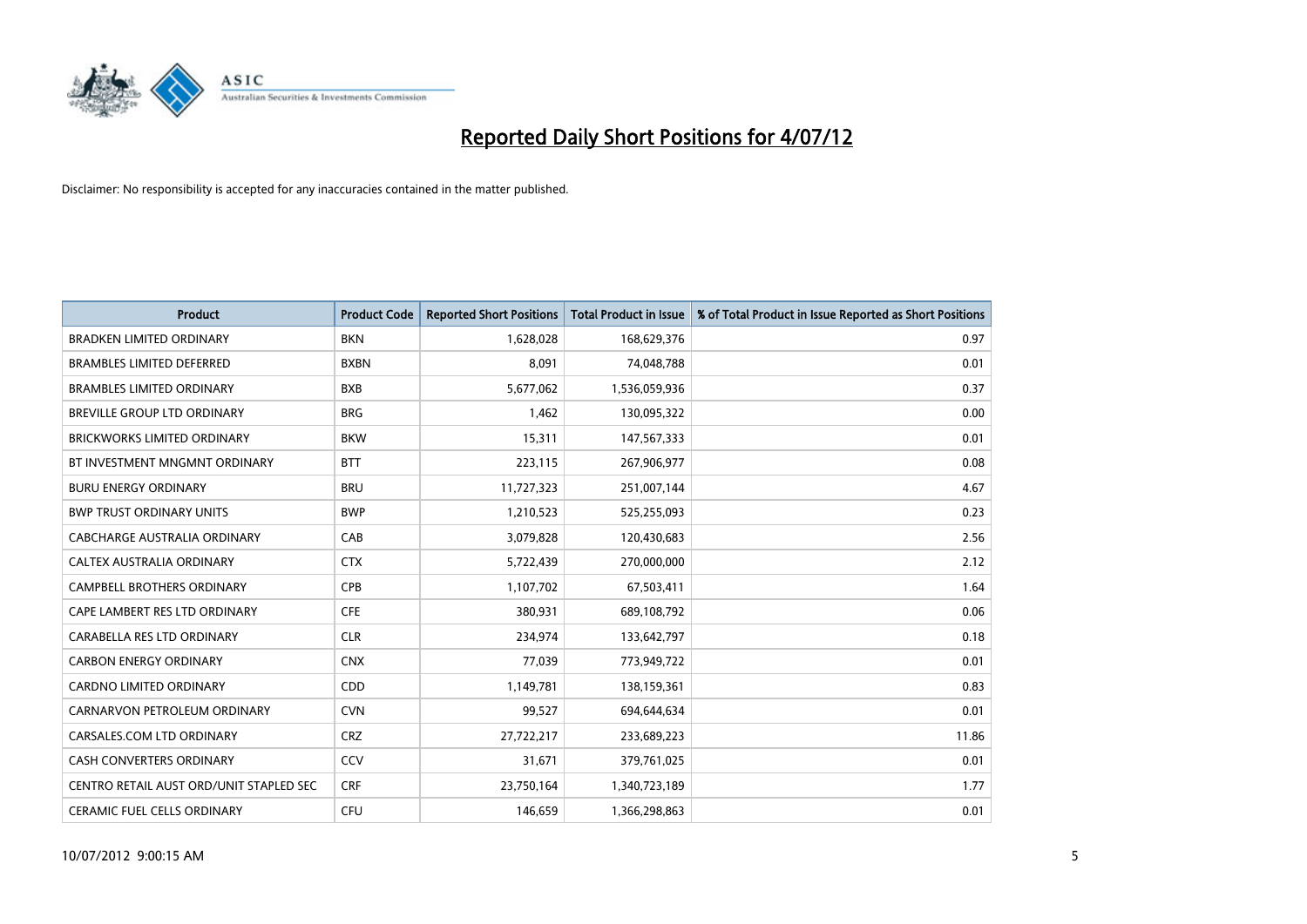

| <b>Product</b>                          | <b>Product Code</b> | <b>Reported Short Positions</b> | <b>Total Product in Issue</b> | % of Total Product in Issue Reported as Short Positions |
|-----------------------------------------|---------------------|---------------------------------|-------------------------------|---------------------------------------------------------|
| CFS RETAIL TRUST GRP STAPLED SECURITIES | <b>CFX</b>          | 70,979,342                      | 2,835,026,953                 | 2.50                                                    |
| CGA MINING LIMITED ORDINARY             | <b>CGX</b>          | 138,576                         | 337,725,726                   | 0.04                                                    |
| CHALLENGER DIV.PRO. STAPLED UNITS       | <b>CDI</b>          | 632,976                         | 860,977,302                   | 0.07                                                    |
| CHALLENGER INFRAST. STAPLED UNITS       | <b>CIF</b>          | 380,996                         | 316,223,785                   | 0.12                                                    |
| <b>CHALLENGER LIMITED ORDINARY</b>      | <b>CGF</b>          | 12,351,202                      | 544,827,710                   | 2.27                                                    |
| CHARTER HALL GROUP STAPLED US PROHIBIT. | <b>CHC</b>          | 338,493                         | 296,846,225                   | 0.11                                                    |
| <b>CHARTER HALL RETAIL UNITS</b>        | <b>COR</b>          | 755,566                         | 299,628,571                   | 0.25                                                    |
| <b>CHORUS LIMITED ORDINARY</b>          | <b>CNU</b>          | 1,068,707                       | 385,082,123                   | 0.28                                                    |
| CITIGOLD CORP LTD ORDINARY              | <b>CTO</b>          | 1,355,317                       | 1,238,622,051                 | 0.11                                                    |
| <b>CLOUGH LIMITED ORDINARY</b>          | <b>CLO</b>          | 193,323                         | 773,729,263                   | 0.02                                                    |
| <b>CNPR GRP UNITS/ORD STAPLED</b>       | <b>CNP</b>          | 2,537                           | 972,414,514                   | 0.00                                                    |
| <b>COAL OF AFRICA LTD ORDINARY</b>      | <b>CZA</b>          | 127,013                         | 666,323,828                   | 0.02                                                    |
| COALSPUR MINES LTD ORDINARY             | <b>CPL</b>          | 11,406,105                      | 620,729,899                   | 1.84                                                    |
| <b>COALWORKS LIMITED ORDINARY</b>       | <b>CWK</b>          | 900,000                         | 183,882,965                   | 0.49                                                    |
| <b>COBAR CONSOLIDATED ORDINARY</b>      | CCU                 | 304,493                         | 210,101,187                   | 0.14                                                    |
| COCA-COLA AMATIL ORDINARY               | <b>CCL</b>          | 7,712,858                       | 761,319,007                   | 1.01                                                    |
| COCHLEAR LIMITED ORDINARY               | <b>COH</b>          | 5,918,232                       | 56,929,432                    | 10.40                                                   |
| COCKATOO COAL ORDINARY                  | <b>COK</b>          | 16,906,125                      | 1,016,746,908                 | 1.66                                                    |
| <b>COFFEY INTERNATIONAL ORDINARY</b>    | <b>COF</b>          | 272,023                         | 255,833,165                   | 0.11                                                    |
| <b>COKAL LTD ORDINARY</b>               | <b>CKA</b>          | 65,563                          | 411,046,892                   | 0.02                                                    |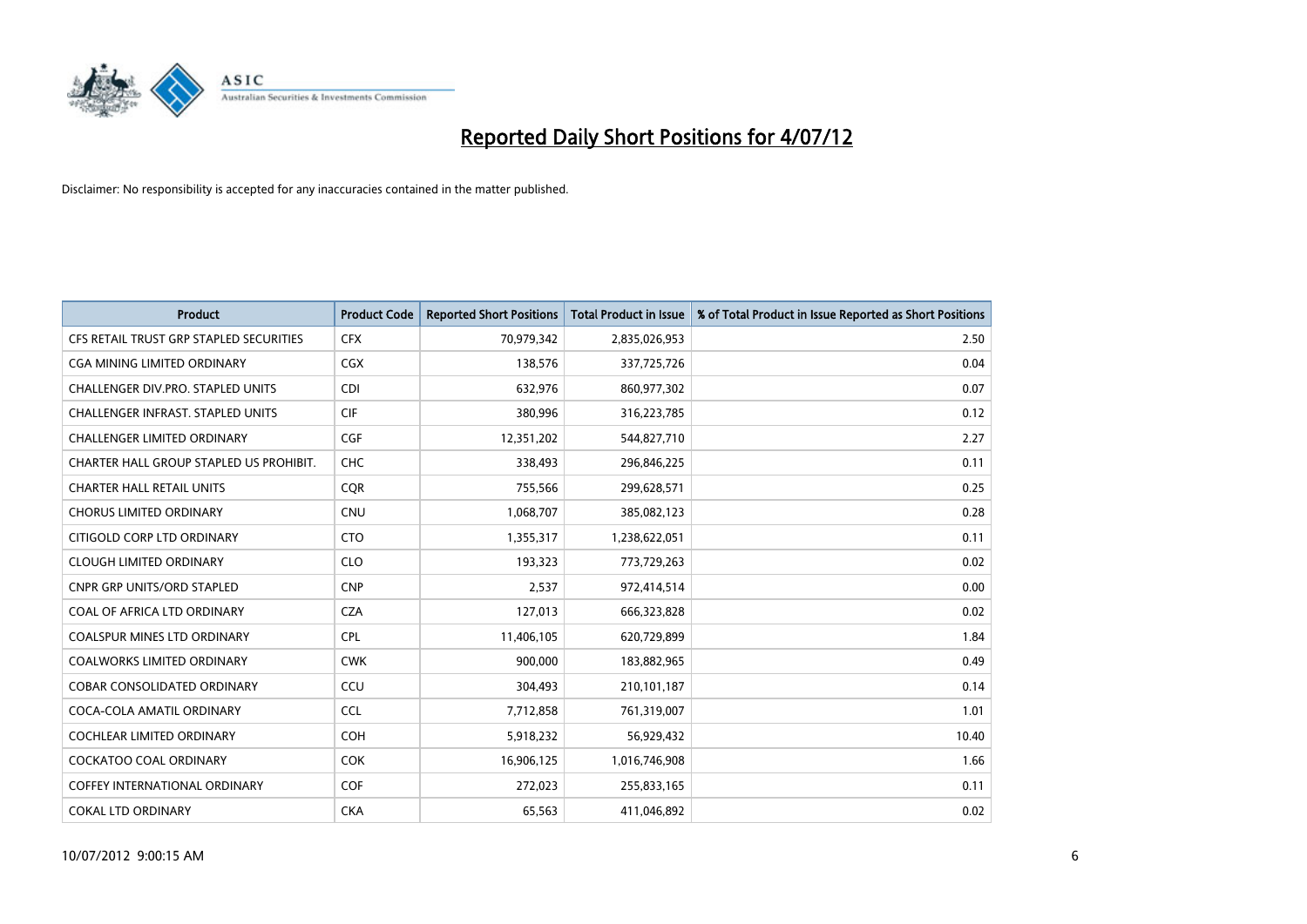

| <b>Product</b>                          | <b>Product Code</b> | <b>Reported Short Positions</b> | <b>Total Product in Issue</b> | % of Total Product in Issue Reported as Short Positions |
|-----------------------------------------|---------------------|---------------------------------|-------------------------------|---------------------------------------------------------|
| <b>COLLINS FOODS LTD ORDINARY</b>       | <b>CKF</b>          | 23,670                          | 93,000,003                    | 0.03                                                    |
| COMMONWEALTH BANK, ORDINARY             | <b>CBA</b>          | 32,695,634                      | 1,592,154,780                 | 2.05                                                    |
| COMMONWEALTH PROP ORDINARY UNITS        | <b>CPA</b>          | 47,574,022                      | 2,347,003,413                 | 2.03                                                    |
| <b>COMPASS RESOURCES ORDINARY</b>       | <b>CMR</b>          | 7,472                           | 1,403,744,100                 | 0.00                                                    |
| <b>COMPUTERSHARE LTD ORDINARY</b>       | <b>CPU</b>          | 5,028,901                       | 555,664,059                   | 0.91                                                    |
| CONSOLIDATED MEDIA, ORDINARY            | <b>CMI</b>          | 1,148,401                       | 561,834,996                   | 0.20                                                    |
| CONTINENTAL COAL LTD ORDINARY           | CCC                 | 983                             | 430,742,398                   | 0.00                                                    |
| <b>COOPER ENERGY LTD ORDINARY</b>       | <b>COE</b>          | 108,723                         | 327,329,050                   | 0.03                                                    |
| <b>CREDIT CORP GROUP ORDINARY</b>       | <b>CCP</b>          | 11,226                          | 45,571,114                    | 0.02                                                    |
| <b>CROMWELL PROP STAPLED SECURITIES</b> | <b>CMW</b>          | 4,029                           | 1,169,688,943                 | 0.00                                                    |
| <b>CROWN LIMITED ORDINARY</b>           | <b>CWN</b>          | 3,596,786                       | 728,394,185                   | 0.49                                                    |
| <b>CSG LIMITED ORDINARY</b>             | CSV                 | 761,557                         | 282,567,499                   | 0.27                                                    |
| <b>CSL LIMITED ORDINARY</b>             | <b>CSL</b>          | 3,460,069                       | 509,214,861                   | 0.68                                                    |
| <b>CSR LIMITED ORDINARY</b>             | <b>CSR</b>          | 42,907,485                      | 506,000,315                   | 8.48                                                    |
| <b>CUDECO LIMITED ORDINARY</b>          | CDU                 | 5,328,168                       | 189, 185, 878                 | 2.82                                                    |
| <b>CUE ENERGY RESOURCE ORDINARY</b>     | <b>CUE</b>          | 1,476,806                       | 698,119,720                   | 0.21                                                    |
| <b>CUSTOMERS LIMITED ORDINARY</b>       | CUS                 | 35,661                          | 136,280,822                   | 0.03                                                    |
| DART ENERGY LTD ORDINARY                | <b>DTE</b>          | 24,264,951                      | 769,169,324                   | 3.15                                                    |
| DAVID JONES LIMITED ORDINARY            | <b>DJS</b>          | 46,380,154                      | 528,655,600                   | 8.77                                                    |
| DECMIL GROUP LIMITED ORDINARY           | <b>DCG</b>          | 263,150                         | 167, 117, 757                 | 0.16                                                    |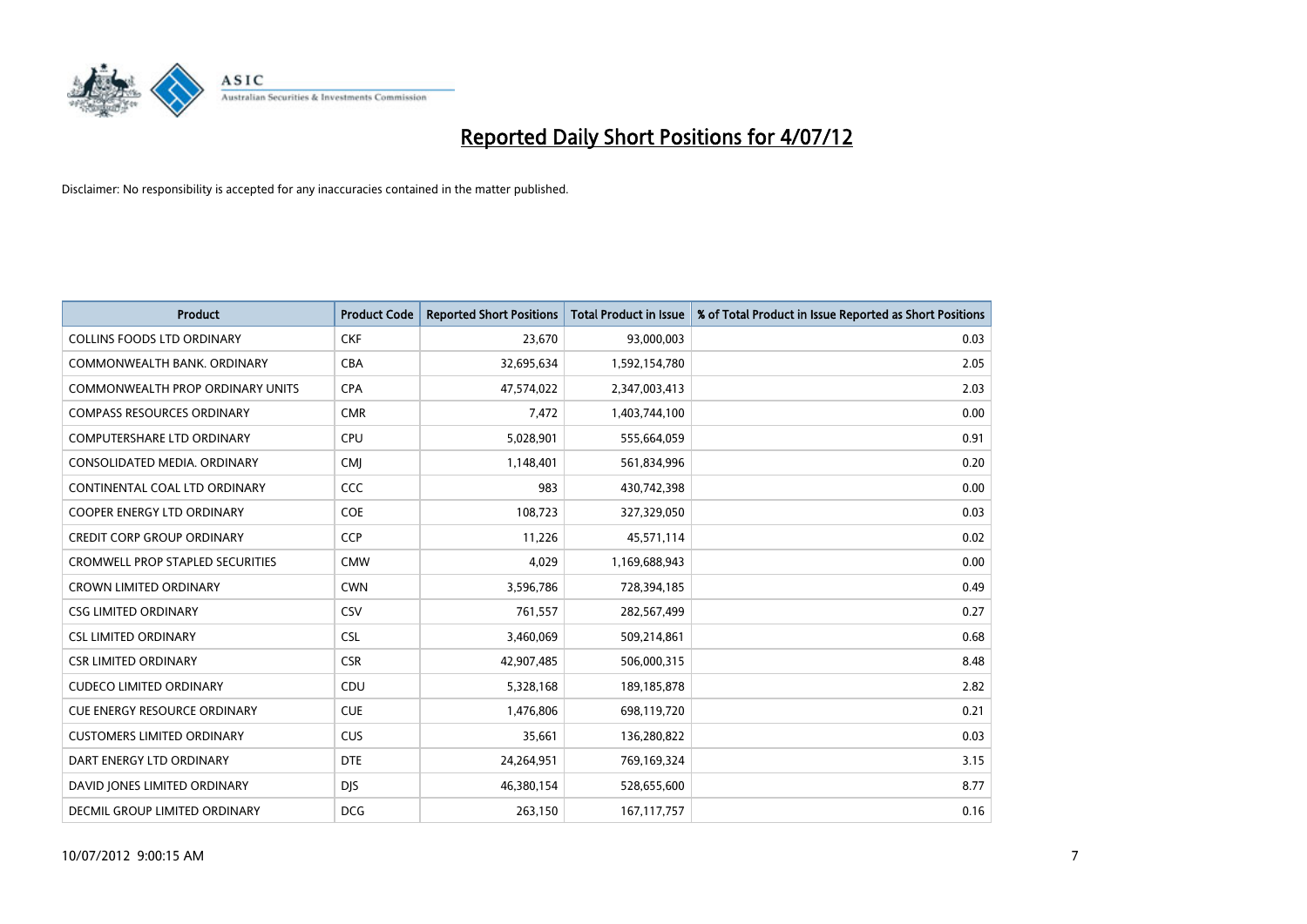

| <b>Product</b>                       | <b>Product Code</b> | <b>Reported Short Positions</b> | <b>Total Product in Issue</b> | % of Total Product in Issue Reported as Short Positions |
|--------------------------------------|---------------------|---------------------------------|-------------------------------|---------------------------------------------------------|
| DEEP YELLOW LIMITED ORDINARY         | <b>DYL</b>          | 100,000                         | 1,128,736,403                 | 0.01                                                    |
| DEXUS PROPERTY GROUP STAPLED UNITS   | <b>DXS</b>          | 86,252,927                      | 4,839,024,176                 | 1.78                                                    |
| DISCOVERY METALS LTD ORDINARY        | <b>DML</b>          | 15,317,817                      | 442,128,231                   | 3.46                                                    |
| DOMINO PIZZA ENTERPR ORDINARY        | <b>DMP</b>          | 328,382                         | 69,899,674                    | 0.47                                                    |
| DORAY MINERALS LTD ORDINARY          | <b>DRM</b>          | 17,437                          | 81,312,275                    | 0.02                                                    |
| DOWNER EDI LIMITED ORDINARY          | <b>DOW</b>          | 7,848,883                       | 429,100,296                   | 1.83                                                    |
| DRILLSEARCH ENERGY ORDINARY          | <b>DLS</b>          | 6,462,856                       | 337,449,196                   | 1.92                                                    |
| DUET GROUP STAPLED US PROHIBIT.      | <b>DUE</b>          | 3,902,345                       | 1,109,831,386                 | 0.35                                                    |
| DULUXGROUP LIMITED ORDINARY          | <b>DLX</b>          | 9,913,600                       | 368,984,902                   | 2.69                                                    |
| <b>DWS LTD ORDINARY</b>              | <b>DWS</b>          | 2,350                           | 132,362,763                   | 0.00                                                    |
| ECHO ENTERTAINMENT ORDINARY          | <b>EGP</b>          | 34,657,303                      | 767,633,686                   | 4.51                                                    |
| <b>ELDERS LIMITED ORDINARY</b>       | <b>ELD</b>          | 16,032,323                      | 448,598,480                   | 3.57                                                    |
| ELDORADO GOLD CORP CDI 1:1           | EAU                 | 20,880                          | 7,028,874                     | 0.30                                                    |
| ELEMENTAL MINERALS ORDINARY          | <b>ELM</b>          | 432,634                         | 243,614,280                   | 0.18                                                    |
| ELEMENTOS LIMITED ORDINARY           | <b>ELT</b>          | 16                              | 82,383,526                    | 0.00                                                    |
| <b>EMECO HOLDINGS ORDINARY</b>       | <b>EHL</b>          | 3,771,758                       | 631,237,586                   | 0.60                                                    |
| <b>ENDEAVOUR MIN CORP CDI 1:1</b>    | <b>EVR</b>          | 33,919                          | 117,438,458                   | 0.03                                                    |
| ENERGY RESOURCES ORDINARY 'A'        | <b>ERA</b>          | 10,995,059                      | 517,725,062                   | 2.12                                                    |
| <b>ENERGY WORLD CORPOR, ORDINARY</b> | <b>EWC</b>          | 17,726,213                      | 1,734,166,672                 | 1.02                                                    |
| ENVESTRA LIMITED ORDINARY            | <b>ENV</b>          | 17,025,271                      | 1,572,392,111                 | 1.08                                                    |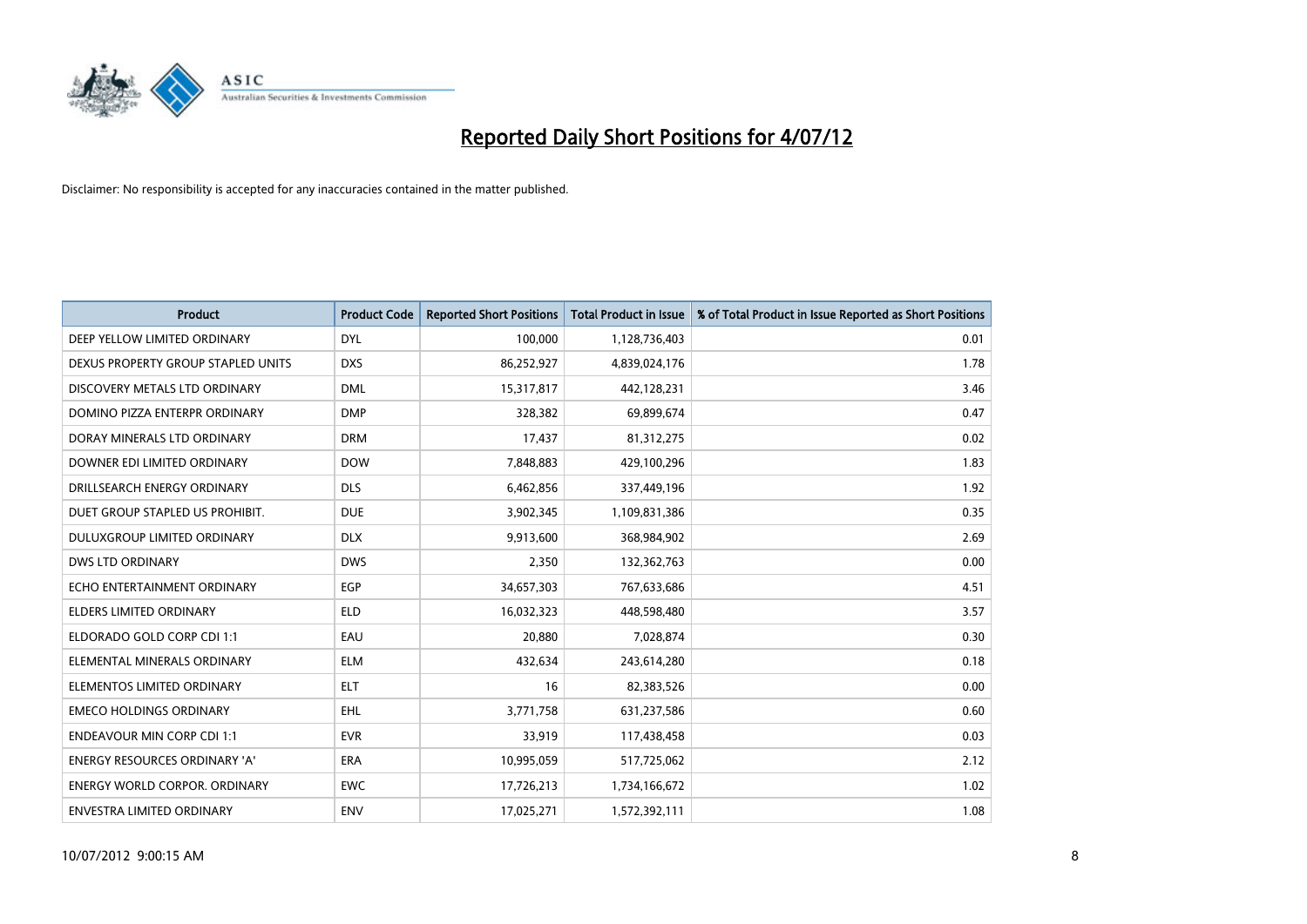

| <b>Product</b>                        | <b>Product Code</b> | <b>Reported Short Positions</b> | <b>Total Product in Issue</b> | % of Total Product in Issue Reported as Short Positions |
|---------------------------------------|---------------------|---------------------------------|-------------------------------|---------------------------------------------------------|
| EQUATORIAL RES LTD ORDINARY           | EQX                 | 118,685                         | 117,235,353                   | 0.10                                                    |
| EUREKA ENERGY LTD ORDINARY            | <b>EKA</b>          | 2,316,942                       | 237,764,050                   | 0.97                                                    |
| EVOLUTION MINING LTD ORDINARY         | <b>EVN</b>          | 1,953,296                       | 707,105,713                   | 0.28                                                    |
| EXCO RESOURCES LTD ORDINARY           | <b>EXS</b>          | 50,060                          | 356,044,187                   | 0.01                                                    |
| FAIRFAX MEDIA LTD ORDINARY            | <b>FXI</b>          | 322,681,475                     | 2,351,955,725                 | 13.72                                                   |
| <b>FAR LTD ORDINARY</b>               | <b>FAR</b>          | 21,739,309                      | 2,499,846,742                 | 0.87                                                    |
| FISHER & PAYKEL H. ORDINARY           | <b>FPH</b>          | 5,000                           | 530,053,399                   | 0.00                                                    |
| FKP PROPERTY GROUP STAPLED SECURITIES | <b>FKP</b>          | 34,205,975                      | 1,212,083,417                 | 2.82                                                    |
| FLEETWOOD CORP ORDINARY               | <b>FWD</b>          | 105,312                         | 59,217,993                    | 0.18                                                    |
| FLETCHER BUILDING ORDINARY            | <b>FBU</b>          | 10,548,883                      | 682,866,936                   | 1.54                                                    |
| FLEXIGROUP LIMITED ORDINARY           | <b>FXL</b>          | 34,999                          | 282,113,791                   | 0.01                                                    |
| <b>FLIGHT CENTRE ORDINARY</b>         | <b>FLT</b>          | 12,797,470                      | 100,047,288                   | 12.79                                                   |
| FLINDERS MINES LTD ORDINARY           | <b>FMS</b>          | 957,291                         | 1,821,300,404                 | 0.05                                                    |
| <b>FOCUS MINERALS LTD ORDINARY</b>    | <b>FML</b>          | 604,702                         | 4,320,773,701                 | 0.01                                                    |
| <b>FORGE GROUP LIMITED ORDINARY</b>   | FGE                 | 367,680                         | 86,169,014                    | 0.43                                                    |
| FORTESCUE METALS GRP ORDINARY         | <b>FMG</b>          | 181,095,195                     | 3,113,798,659                 | 5.82                                                    |
| <b>G.U.D. HOLDINGS ORDINARY</b>       | GUD                 | 1,036,759                       | 70,803,455                    | 1.46                                                    |
| <b>G8 EDUCATION LIMITED ORDINARY</b>  | <b>GEM</b>          |                                 | 203,770,273                   | 0.00                                                    |
| <b>GALAXY RESOURCES ORDINARY</b>      | <b>GXY</b>          | 6,458,072                       | 364,425,203                   | 1.77                                                    |
| <b>GENETIC TECHNOLOGIES ORDINARY</b>  | <b>GTG</b>          | 363,000                         | 464,771,819                   | 0.08                                                    |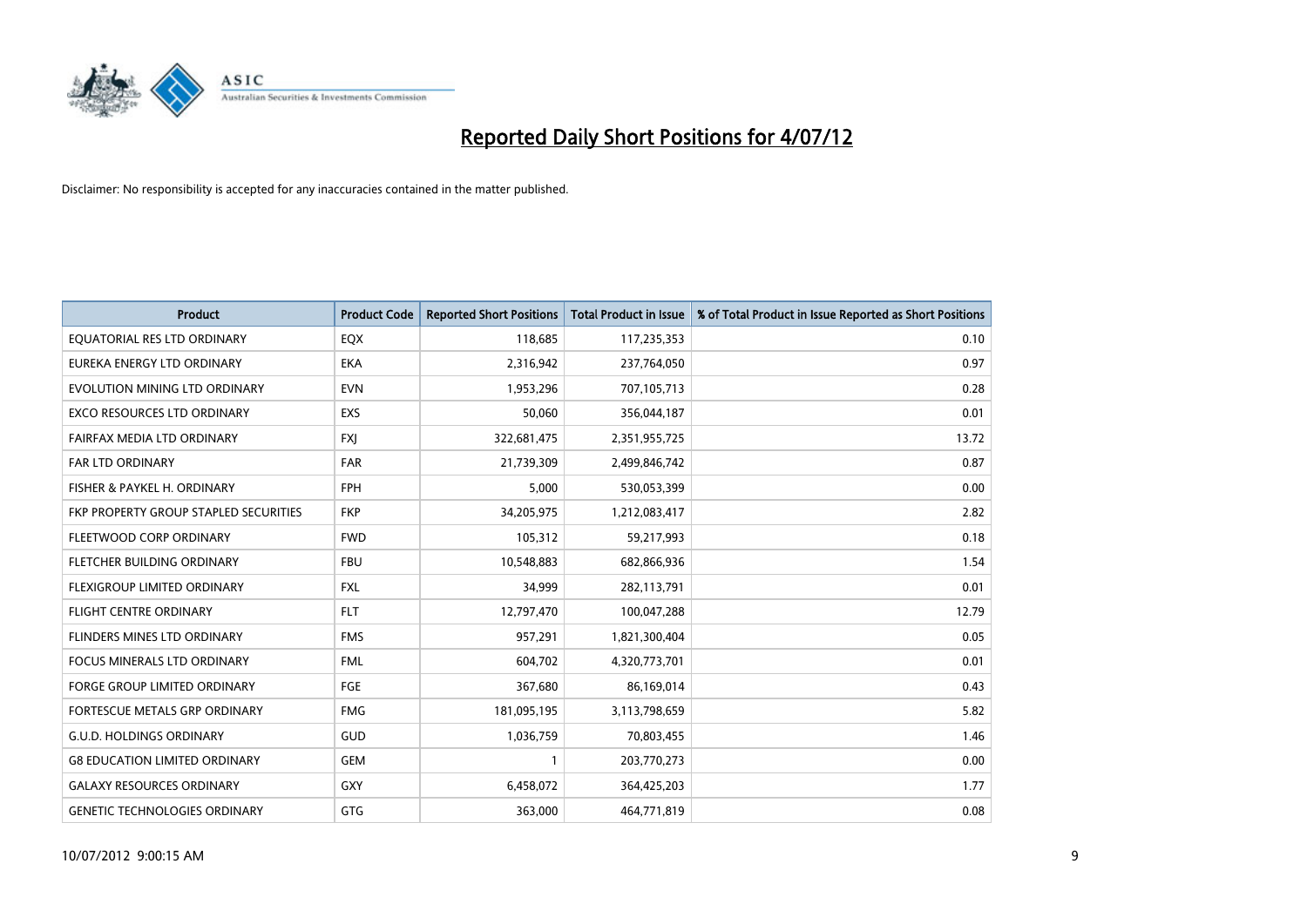

| <b>Product</b>                            | <b>Product Code</b> | <b>Reported Short Positions</b> | <b>Total Product in Issue</b> | % of Total Product in Issue Reported as Short Positions |
|-------------------------------------------|---------------------|---------------------------------|-------------------------------|---------------------------------------------------------|
| <b>GEODYNAMICS LIMITED ORDINARY</b>       | GDY                 | 850                             | 406,452,608                   | 0.00                                                    |
| <b>GINDALBIE METALS LTD ORDINARY</b>      | <b>GBG</b>          | 44,770,313                      | 1,247,487,454                 | 3.59                                                    |
| <b>GLOBAL CONSTRUCTION ORDINARY</b>       | GCS                 | 9,904                           | 116,464,741                   | 0.01                                                    |
| <b>GLOUCESTER COAL ORDINARY</b>           | GCL                 | 2,592,433                       | 218,727,665                   | 1.19                                                    |
| <b>GOLD ROAD RES LTD ORDINARY</b>         | GOR                 | 158,619                         | 389,975,665                   | 0.04                                                    |
| <b>GOODMAN FIELDER, ORDINARY</b>          | GFF                 | 40,266,059                      | 1,955,559,207                 | 2.06                                                    |
| <b>GOODMAN GROUP STAPLED US PROHIBIT.</b> | <b>GMG</b>          | 32,142,410                      | 1,605,107,475                 | 2.00                                                    |
| <b>GPT GROUP STAPLED SEC.</b>             | <b>GPT</b>          | 3,248,723                       | 1,772,547,497                 | 0.18                                                    |
| <b>GRAINCORP LIMITED A CLASS ORDINARY</b> | <b>GNC</b>          | 688,870                         | 198,318,900                   | 0.35                                                    |
| <b>GRANGE RESOURCES, ORDINARY</b>         | <b>GRR</b>          | 2,072,071                       | 1,154,766,592                 | 0.18                                                    |
| <b>GREENLAND MIN EN LTD ORDINARY</b>      | GGG                 | 3,761,027                       | 416,390,488                   | 0.90                                                    |
| <b>GRYPHON MINERALS LTD ORDINARY</b>      | GRY                 | 10,618,623                      | 348,264,983                   | 3.05                                                    |
| <b>GUILDFORD COAL LTD ORDINARY</b>        | <b>GUF</b>          | 2,603,972                       | 276,867,530                   | 0.94                                                    |
| <b>GUIARAT NRE COAL LTD ORDINARY</b>      | <b>GNM</b>          | 663,600                         | 993,137,858                   | 0.07                                                    |
| <b>GUNNS LIMITED ORDINARY</b>             | <b>GNS</b>          | 75,429,556                      | 848,401,559                   | 8.89                                                    |
| <b>GWA GROUP LTD ORDINARY</b>             | <b>GWA</b>          | 17,702,718                      | 302,005,514                   | 5.86                                                    |
| HARVEY NORMAN ORDINARY                    | <b>HVN</b>          | 103,296,518                     | 1,062,316,784                 | 9.72                                                    |
| HASTIE GROUP LIMITED ORDINARY             | <b>HST</b>          | 233,914                         | 137,353,504                   | 0.17                                                    |
| HASTINGS DIVERSIFIED STAPLED SECURITY     | <b>HDF</b>          | 858,263                         | 530,001,072                   | 0.16                                                    |
| HAVILAH RESOURCES NL ORDINARY             | <b>HAV</b>          | 127,615                         | 101,311,223                   | 0.13                                                    |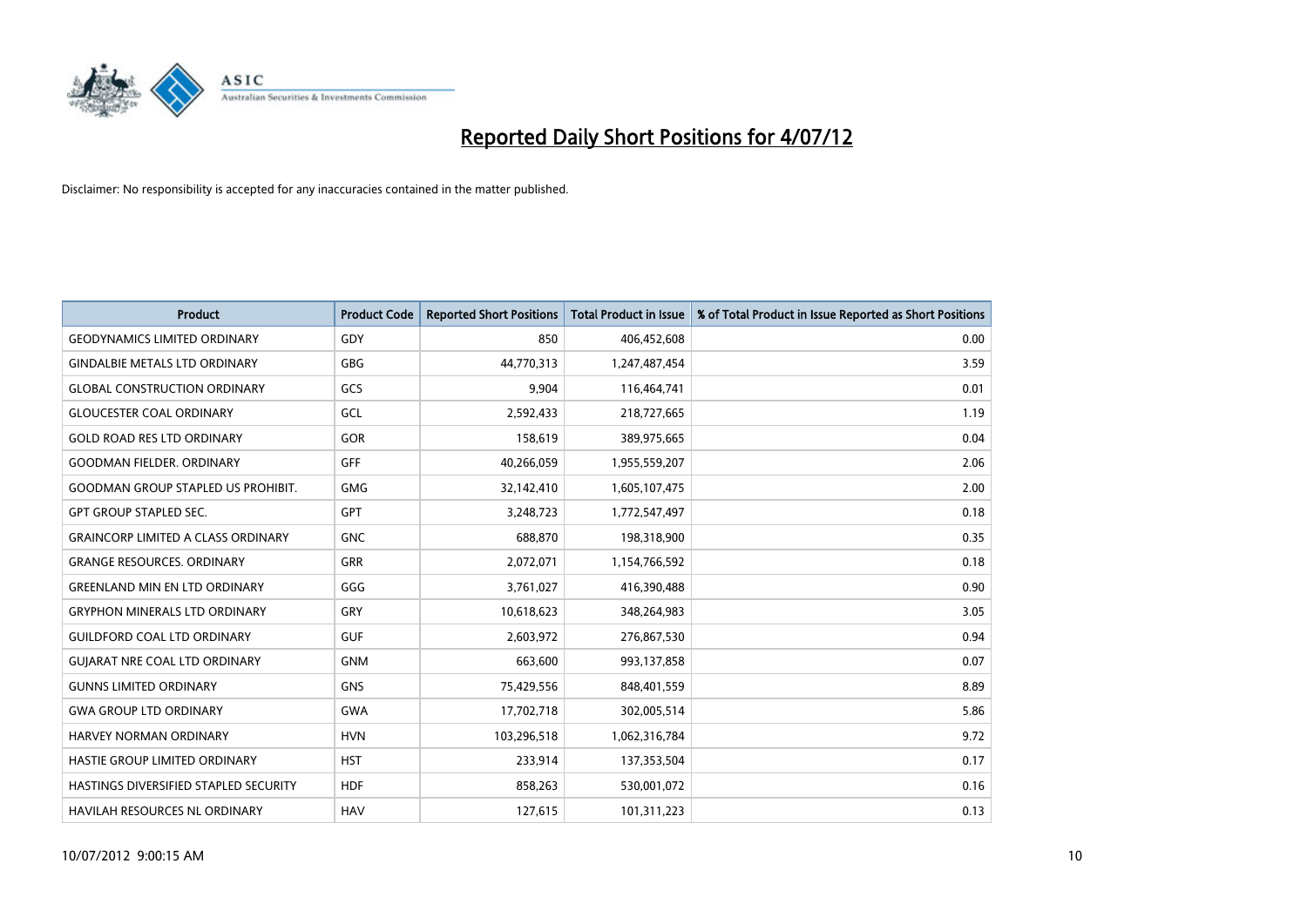

| <b>Product</b>                                | <b>Product Code</b> | <b>Reported Short Positions</b> | <b>Total Product in Issue</b> | % of Total Product in Issue Reported as Short Positions |
|-----------------------------------------------|---------------------|---------------------------------|-------------------------------|---------------------------------------------------------|
| <b>HENDERSON GROUP CDI 1:1</b>                | HGG                 | 5,319,601                       | 701,518,485                   | 0.76                                                    |
| HFA HOLDINGS LIMITED ORDINARY                 | <b>HFA</b>          | 3,809                           | 117,332,831                   | 0.00                                                    |
| <b>HIGHLANDS PACIFIC ORDINARY</b>             | HIG                 | 68,520                          | 686,202,481                   | 0.01                                                    |
| HILLGROVE RES LTD ORDINARY                    | <b>HGO</b>          | 5,216,473                       | 793,698,575                   | 0.66                                                    |
| <b>HILLS HOLDINGS LTD ORDINARY</b>            | <b>HIL</b>          | 3,009,755                       | 246,500,444                   | 1.22                                                    |
| HORIZON OIL LIMITED ORDINARY                  | <b>HZN</b>          | 29,574,424                      | 1,130,811,515                 | 2.62                                                    |
| <b>ICON ENERGY LIMITED ORDINARY</b>           | <b>ICN</b>          | 72                              | 469,301,394                   | 0.00                                                    |
| <b>IINET LIMITED ORDINARY</b>                 | <b>IIN</b>          | 125,855                         | 160,968,847                   | 0.08                                                    |
| ILUKA RESOURCES ORDINARY                      | ILU                 | 39,526,164                      | 418,700,517                   | 9.44                                                    |
| <b>IMDEX LIMITED ORDINARY</b>                 | <b>IMD</b>          | 389,104                         | 208,250,426                   | 0.19                                                    |
| IMF (AUSTRALIA) LTD ORDINARY                  | <b>IMF</b>          | 82,135                          | 123,828,193                   | 0.07                                                    |
| <b>INCITEC PIVOT ORDINARY</b>                 | <b>IPL</b>          | 5,270,864                       | 1,628,730,107                 | 0.32                                                    |
| INDEPENDENCE GROUP ORDINARY                   | <b>IGO</b>          | 11,616,341                      | 232,882,535                   | 4.99                                                    |
| <b>INDOPHIL RESOURCES ORDINARY</b>            | <b>IRN</b>          | 1,038,969                       | 1,203,146,194                 | 0.09                                                    |
| <b>INDUSTREA LIMITED ORDINARY</b>             | IDL                 | 465,729                         | 370,268,218                   | 0.13                                                    |
| INFIGEN ENERGY STAPLED SECURITIES             | <b>IFN</b>          | 5,549,981                       | 762,265,972                   | 0.73                                                    |
| <b>INSURANCE AUSTRALIA ORDINARY</b>           | IAG                 | 6,158,953                       | 2,079,034,021                 | 0.30                                                    |
| INTEGRA MINING LTD. ORDINARY                  | <b>IGR</b>          | 4,059,123                       | 846,343,881                   | 0.48                                                    |
| <b>INTREPID MINES ORDINARY</b>                | <b>IAU</b>          | 11,097,993                      | 525,885,308                   | 2.11                                                    |
| <b>INVESTA OFFICE FUND STAPLED SECURITIES</b> | <b>IOF</b>          | 2,031,313                       | 614,047,458                   | 0.33                                                    |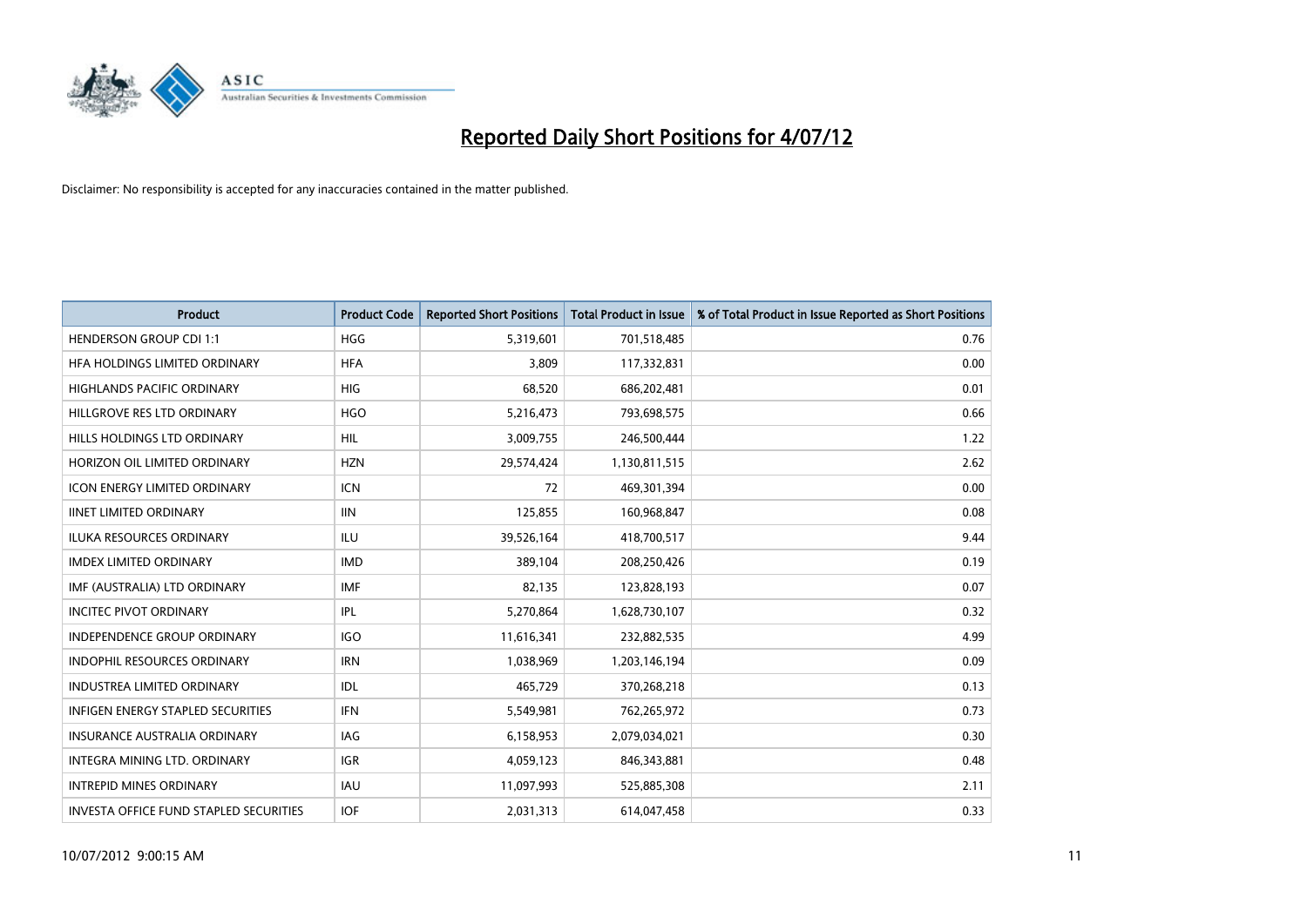

| <b>Product</b>                                  | <b>Product Code</b> | <b>Reported Short Positions</b> | <b>Total Product in Issue</b> | % of Total Product in Issue Reported as Short Positions |
|-------------------------------------------------|---------------------|---------------------------------|-------------------------------|---------------------------------------------------------|
| <b>INVOCARE LIMITED ORDINARY</b>                | <b>IVC</b>          | 3,545,836                       | 110,030,298                   | 3.22                                                    |
| ION LIMITED ORDINARY                            | <b>ION</b>          | 164,453                         | 256,365,105                   | 0.06                                                    |
| <b>IOOF HOLDINGS LTD ORDINARY</b>               | <b>IFL</b>          | 1,081,344                       | 229,794,395                   | 0.47                                                    |
| <b>IPROPERTY GROUP LTD ORDINARY</b>             | <b>IPP</b>          | 400,000                         | 179,879,862                   | 0.22                                                    |
| <b>IRESS LIMITED ORDINARY</b>                   | <b>IRE</b>          | 3,201,134                       | 128,428,871                   | 2.49                                                    |
| <b>IRON ORE HOLDINGS ORDINARY</b>               | <b>IOH</b>          | 45,811                          | 165,912,170                   | 0.03                                                    |
| ISHARES MSCI AUS 200 ISHARES MSCI AUS 200       | <b>IOZ</b>          | 64,797                          | 5,253,191                     | 1.23                                                    |
| ISHARES S&P HIGH DIV ISHARES S&P HIGH DIV       | <b>IHD</b>          | 78,068                          | 4,303,291                     | 1.81                                                    |
| ISHARES SMALL ORDS ISHARES SMALL ORDS           | <b>ISO</b>          | 513,140                         | 5,103,165                     | 10.06                                                   |
| <b>IVANHOE AUSTRALIA ORDINARY</b>               | <b>IVA</b>          | 4,287,708                       | 554,180,495                   | 0.77                                                    |
| <b>JAMES HARDIE INDUST CHESS DEPOSITARY INT</b> | <b>IHX</b>          | 13,141,396                      | 437,938,350                   | 3.00                                                    |
| <b>IB HI-FI LIMITED ORDINARY</b>                | <b>IBH</b>          | 21,143,369                      | 98,850,643                    | 21.39                                                   |
| <b>JUPITER MINES ORDINARY</b>                   | <b>IMS</b>          | 545                             | 1,806,834,044                 | 0.00                                                    |
| <b>KAGARA LTD ORDINARY</b>                      | <b>KZL</b>          | 3,475,166                       | 798,953,117                   | 0.43                                                    |
| KANGAROO RES LTD ORDINARY                       | <b>KRL</b>          | 183,733                         | 3,434,430,012                 | 0.01                                                    |
| KAROON GAS AUSTRALIA ORDINARY                   | <b>KAR</b>          | 852,233                         | 221,420,769                   | 0.38                                                    |
| KASBAH RESOURCES ORDINARY                       | KAS                 | 36                              | 395,412,596                   | 0.00                                                    |
| KATHMANDU HOLD LTD ORDINARY                     | <b>KMD</b>          | 2,481,622                       | 200,000,000                   | 1.24                                                    |
| <b>KBL MINING LIMITED ORDINARY</b>              | <b>KBL</b>          | 1,820                           | 283,921,456                   | 0.00                                                    |
| KENTOR GOLD LIMITED ORDINARY                    | KGL                 | 290                             | 106,209,874                   | 0.00                                                    |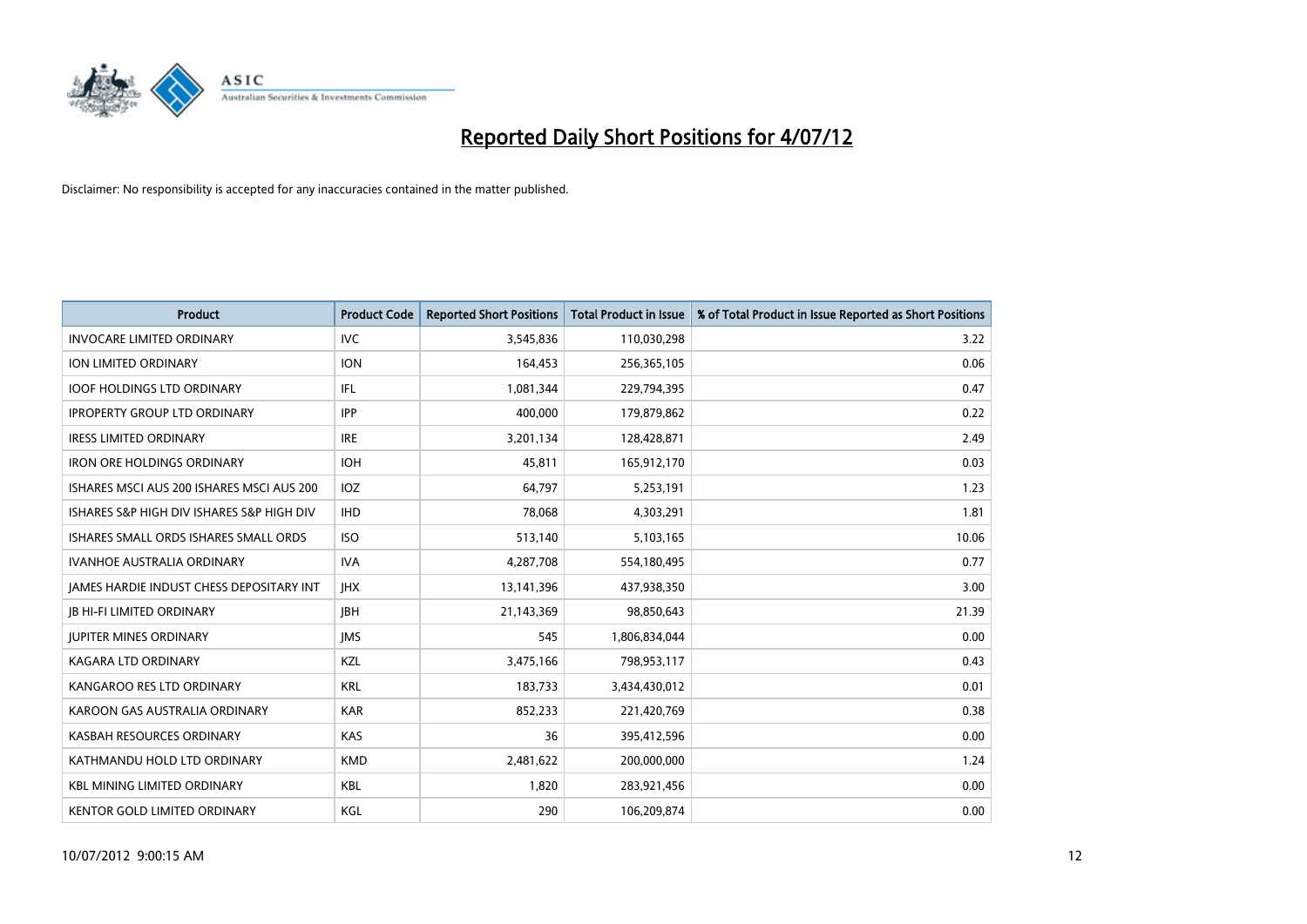

| <b>Product</b>                        | <b>Product Code</b> | <b>Reported Short Positions</b> | <b>Total Product in Issue</b> | % of Total Product in Issue Reported as Short Positions |
|---------------------------------------|---------------------|---------------------------------|-------------------------------|---------------------------------------------------------|
| <b>KEYBRIDGE CAPITAL ORDINARY</b>     | <b>KBC</b>          |                                 | 172,070,564                   | 0.00                                                    |
| KINGSGATE CONSOLID. ORDINARY          | <b>KCN</b>          | 5,293,441                       | 151,263,789                   | 3.50                                                    |
| KINGSROSE MINING LTD ORDINARY         | <b>KRM</b>          | 150,969                         | 289,210,845                   | 0.05                                                    |
| LEIGHTON HOLDINGS ORDINARY            | LEI                 | 9,866,381                       | 337,087,596                   | 2.93                                                    |
| LEND LEASE GROUP UNIT/ORD STAPLED     | <b>LLC</b>          | 3,569,539                       | 572,789,827                   | 0.62                                                    |
| LINC ENERGY LTD ORDINARY              | <b>LNC</b>          | 38,209,453                      | 504,487,631                   | 7.57                                                    |
| LIQUEFIED NATURAL ORDINARY            | <b>LNG</b>          | 272,800                         | 267,699,015                   | 0.10                                                    |
| LYNAS CORPORATION ORDINARY            | <b>LYC</b>          | 176,087,208                     | 1,715,029,131                 | 10.27                                                   |
| M2 TELECOMMUNICATION ORDINARY         | <b>MTU</b>          | 843,408                         | 156,571,954                   | 0.54                                                    |
| <b>MACA LIMITED ORDINARY</b>          | <b>MLD</b>          | 45,426                          | 150,000,000                   | 0.03                                                    |
| <b>MACMAHON HOLDINGS ORDINARY</b>     | <b>MAH</b>          | 2,281,599                       | 738,631,705                   | 0.31                                                    |
| MACQ ATLAS ROADS GRP ORDINARY STAPLED | <b>MQA</b>          | 7,253,330                       | 464,279,594                   | 1.56                                                    |
| MACQUARIE GROUP LTD ORDINARY          | <b>MOG</b>          | 7,282,803                       | 347,979,236                   | 2.09                                                    |
| <b>MARENGO MINING ORDINARY</b>        | <b>MGO</b>          | 39,850                          | 1,003,745,113                 | 0.00                                                    |
| <b>MATRIX C &amp; E LTD ORDINARY</b>  | <b>MCE</b>          | 733,207                         | 94,555,428                    | 0.78                                                    |
| <b>MAVERICK DRILLING ORDINARY</b>     | <b>MAD</b>          | 650,000                         | 267,594,286                   | 0.24                                                    |
| MCMILLAN SHAKESPEARE ORDINARY         | <b>MMS</b>          | 53,964                          | 74,523,965                    | 0.07                                                    |
| MEDUSA MINING LTD ORDINARY            | <b>MML</b>          | 2,042,789                       | 188,903,911                   | 1.08                                                    |
| MEO AUSTRALIA LTD ORDINARY            | <b>MEO</b>          | 2,006,047                       | 539,913,260                   | 0.37                                                    |
| <b>MERMAID MARINE ORDINARY</b>        | <b>MRM</b>          | 1,184,098                       | 219,453,350                   | 0.54                                                    |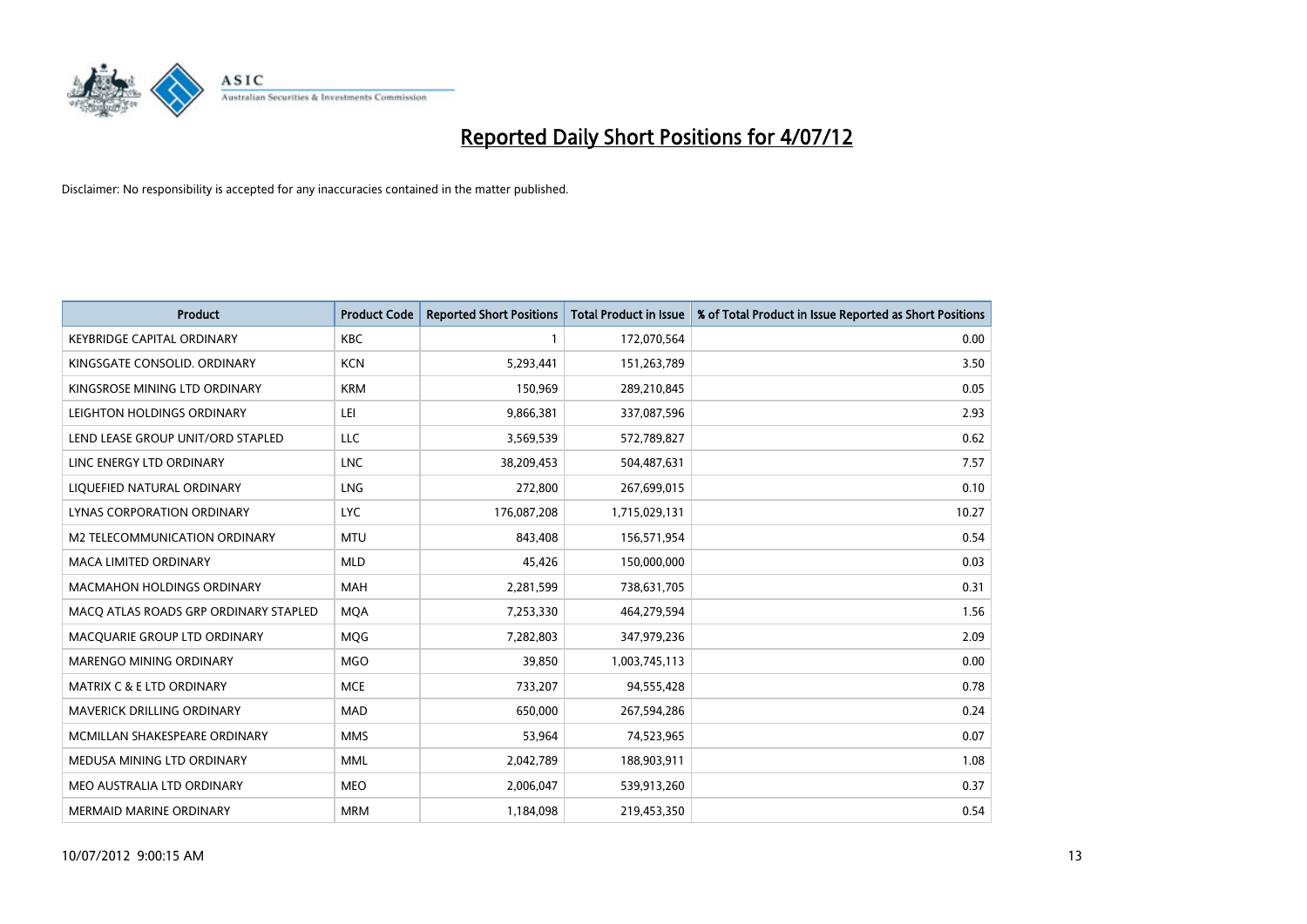

| <b>Product</b>                       | <b>Product Code</b> | <b>Reported Short Positions</b> | <b>Total Product in Issue</b> | % of Total Product in Issue Reported as Short Positions |
|--------------------------------------|---------------------|---------------------------------|-------------------------------|---------------------------------------------------------|
| MESOBLAST LIMITED ORDINARY           | <b>MSB</b>          | 17,456,679                      | 284,478,361                   | 6.14                                                    |
| METALS X LIMITED ORDINARY            | <b>MLX</b>          | 2,406,311                       | 1,317,913,157                 | 0.18                                                    |
| METCASH LIMITED ORDINARY             | <b>MTS</b>          | 46,231,635                      | 771,345,864                   | 5.99                                                    |
| METGASCO LIMITED ORDINARY            | <b>MEL</b>          | 260,409                         | 337,414,140                   | 0.08                                                    |
| METMINCO LIMITED ORDINARY            | <b>MNC</b>          | 1,872,485                       | 1,749,541,573                 | 0.11                                                    |
| MHM METALS LIMITED ORDINARY          | <b>MHM</b>          | 37,083                          | 105,926,817                   | 0.04                                                    |
| MICLYN EXP OFFSHR ORDINARY           | <b>MIO</b>          | 76,565                          | 278,515,705                   | 0.03                                                    |
| MILTON CORPORATION ORDINARY          | <b>MLT</b>          | 12,800                          | 121,625,655                   | 0.01                                                    |
| MINCOR RESOURCES NL ORDINARY         | <b>MCR</b>          | 1,814,546                       | 188,708,274                   | 0.96                                                    |
| MINERAL DEPOSITS ORDINARY            | <b>MDL</b>          | 124,881                         | 83,538,786                    | 0.15                                                    |
| MINERAL RESOURCES. ORDINARY          | <b>MIN</b>          | 2,212,753                       | 184,856,018                   | 1.20                                                    |
| MIRABELA NICKEL LTD ORDINARY         | <b>MBN</b>          | 12,585,505                      | 876,571,645                   | 1.44                                                    |
| MIRVAC GROUP STAPLED SECURITIES      | <b>MGR</b>          | 28,015,835                      | 3,418,236,755                 | 0.82                                                    |
| MOLOPO ENERGY LTD ORDINARY           | <b>MPO</b>          | 1,133,286                       | 245,579,810                   | 0.46                                                    |
| MOLY MINES LIMITED ORDINARY          | <b>MOL</b>          | 37,410                          | 384,893,989                   | 0.01                                                    |
| MONADELPHOUS GROUP ORDINARY          | <b>MND</b>          | 2,668,931                       | 88,674,327                    | 3.01                                                    |
| MORTGAGE CHOICE LTD ORDINARY         | <b>MOC</b>          | 2,240,733                       | 120,319,572                   | 1.86                                                    |
| <b>MOUNT GIBSON IRON ORDINARY</b>    | <b>MGX</b>          | 6,524,612                       | 1,085,516,652                 | 0.60                                                    |
| <b>MURCHISON METALS LTD ORDINARY</b> | <b>MMX</b>          | 3,643,299                       | 450,093,277                   | 0.81                                                    |
| <b>MYER HOLDINGS LTD ORDINARY</b>    | <b>MYR</b>          | 56,577,056                      | 583,384,551                   | 9.70                                                    |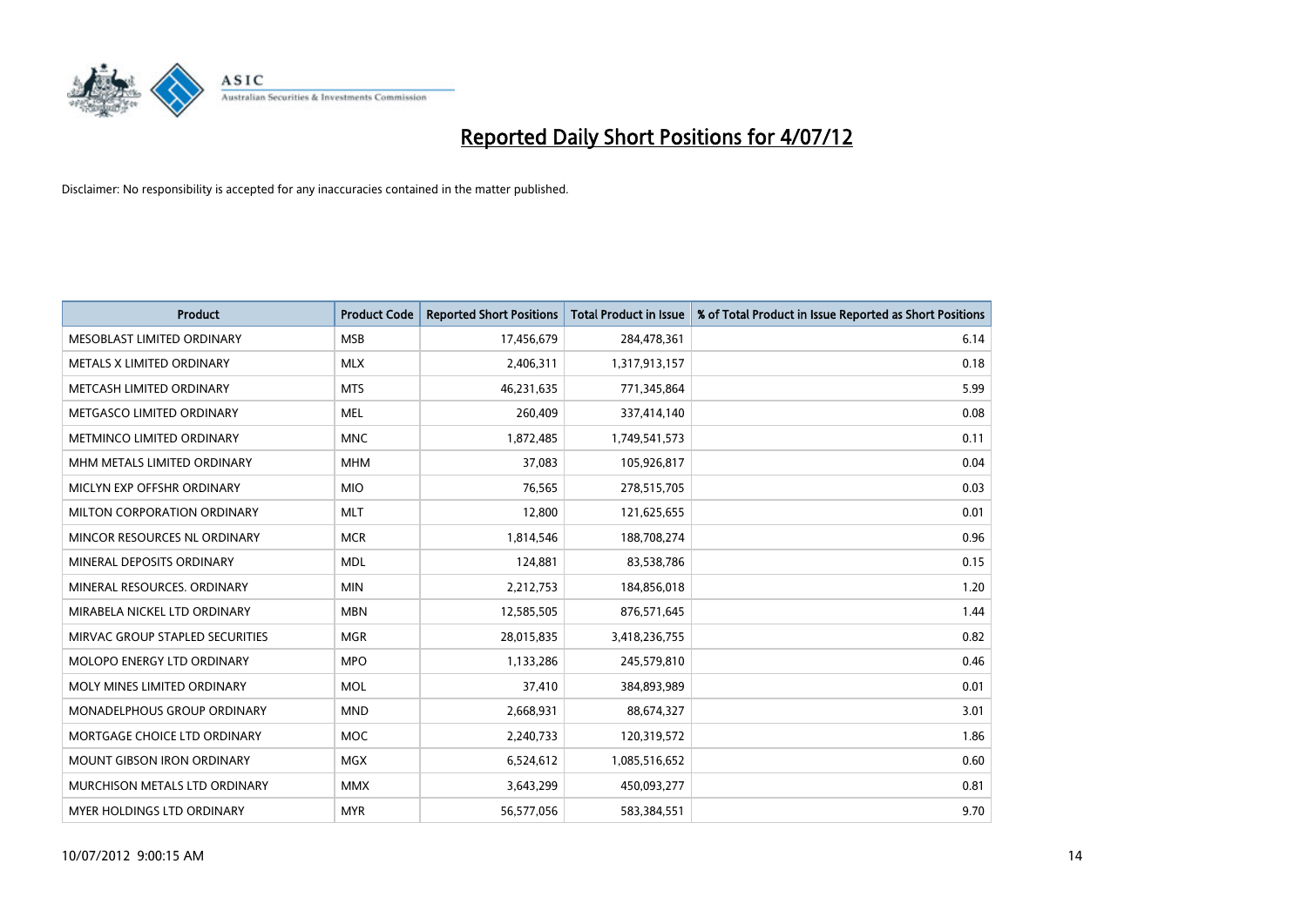

| <b>Product</b>                        | <b>Product Code</b> | <b>Reported Short Positions</b> | <b>Total Product in Issue</b> | % of Total Product in Issue Reported as Short Positions |
|---------------------------------------|---------------------|---------------------------------|-------------------------------|---------------------------------------------------------|
| NATIONAL AUST. BANK ORDINARY          | <b>NAB</b>          | 13,900,502                      | 2,239,884,428                 | 0.62                                                    |
| NAVITAS LIMITED ORDINARY              | <b>NVT</b>          | 10,721,939                      | 375,318,628                   | 2.86                                                    |
| NEON ENERGY LIMITED ORDINARY          | <b>NEN</b>          | 942,058                         | 436,464,518                   | 0.22                                                    |
| NEW HOPE CORPORATION ORDINARY         | <b>NHC</b>          | 1,904,621                       | 830,411,534                   | 0.23                                                    |
| NEWCREST MINING ORDINARY              | <b>NCM</b>          | 1,501,378                       | 765,000,000                   | 0.20                                                    |
| NEWS CORP A NON-VOTING CDI            | <b>NWSLV</b>        | 3,348,187                       | 1,585,187,145                 | 0.21                                                    |
| NEWS CORP B VOTING CDI                | <b>NWS</b>          | 685,977                         | 798,520,953                   | 0.09                                                    |
| NEXTDC LIMITED ORDINARY               | <b>NXT</b>          | 1,380,943                       | 150,602,388                   | 0.92                                                    |
| NEXUS ENERGY LIMITED ORDINARY         | <b>NXS</b>          | 3,805,750                       | 1,329,821,159                 | 0.29                                                    |
| NIB HOLDINGS LIMITED ORDINARY         | <b>NHF</b>          | 37,693                          | 439,004,182                   | 0.01                                                    |
| NIDO PETROLEUM ORDINARY               | <b>NDO</b>          | 105,313                         | 1,390,829,818                 | 0.01                                                    |
| NOBLE MINERAL RES ORDINARY            | <b>NMG</b>          | 4,386,503                       | 610,147,952                   | 0.72                                                    |
| NORFOLK GROUP ORDINARY                | <b>NFK</b>          | 1,550                           | 158,890,730                   | 0.00                                                    |
| NORTHERN IRON LTD ORDINARY            | <b>NFE</b>          | 407,621                         | 369,980,113                   | 0.11                                                    |
| NORTHERN STAR ORDINARY                | <b>NST</b>          | 4,511,675                       | 408,788,032                   | 1.10                                                    |
| NRW HOLDINGS LIMITED ORDINARY         | <b>NWH</b>          | 237,419                         | 278,888,011                   | 0.09                                                    |
| NUCOAL RESOURCES LTD ORDINARY         | <b>NCR</b>          | 45,269                          | 768,612,354                   | 0.01                                                    |
| NUFARM LIMITED ORDINARY               | <b>NUF</b>          | 6,092,627                       | 262,142,247                   | 2.32                                                    |
| OAKTON LIMITED ORDINARY               | <b>OKN</b>          | 813,300                         | 93,221,874                    | 0.87                                                    |
| OCEANAGOLD CORP. CHESS DEPOSITARY INT | <b>OGC</b>          | 627,781                         | 262,886,876                   | 0.24                                                    |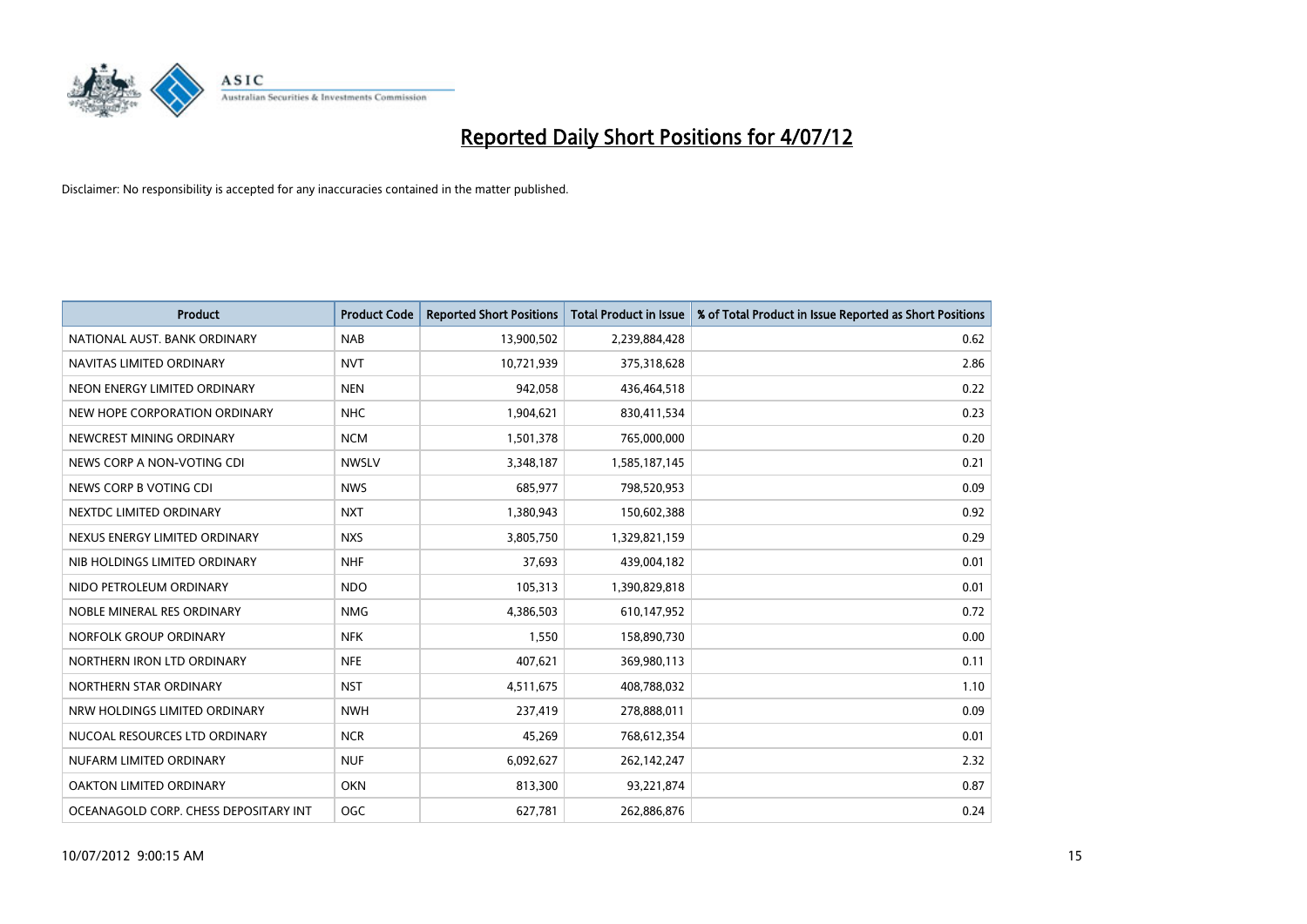

| <b>Product</b>                 | <b>Product Code</b> | <b>Reported Short Positions</b> | <b>Total Product in Issue</b> | % of Total Product in Issue Reported as Short Positions |
|--------------------------------|---------------------|---------------------------------|-------------------------------|---------------------------------------------------------|
| OIL SEARCH LTD ORDINARY        | <b>OSH</b>          | 5,033,987                       | 1,331,356,047                 | 0.38                                                    |
| OM HOLDINGS LIMITED ORDINARY   | OMH                 | 5,475,325                       | 604,105,150                   | 0.91                                                    |
| OPUS GROUP LTD ORDINARY        | <b>OPG</b>          | 90,000                          | 53,678,177                    | 0.17                                                    |
| ORICA LIMITED ORDINARY         | ORI                 | 2,911,522                       | 365,007,037                   | 0.80                                                    |
| ORIGIN ENERGY ORDINARY         | <b>ORG</b>          | 7,190,884                       | 1,089,564,638                 | 0.66                                                    |
| OROCOBRE LIMITED ORDINARY      | <b>ORE</b>          | 82,397                          | 103,195,029                   | 0.08                                                    |
| OROTONGROUP LIMITED ORDINARY   | <b>ORL</b>          | 154,413                         | 40,880,902                    | 0.38                                                    |
| OZ MINERALS ORDINARY           | OZL                 | 5,506,031                       | 304,743,548                   | 1.81                                                    |
| <b>PACIFIC BRANDS ORDINARY</b> | <b>PBG</b>          | 6,920,924                       | 912,915,695                   | 0.76                                                    |
| PALADIN ENERGY LTD ORDINARY    | <b>PDN</b>          | 75,532,390                      | 835,645,290                   | 9.04                                                    |
| PANAUST LIMITED ORDINARY       | <b>PNA</b>          | 2,648,524                       | 604,599,995                   | 0.44                                                    |
| PANORAMIC RESOURCES ORDINARY   | PAN                 | 592,127                         | 238,714,560                   | 0.25                                                    |
| PAPERLINX LIMITED ORDINARY     | <b>PPX</b>          | 1,397,011                       | 609,280,761                   | 0.23                                                    |
| PAPILLON RES LTD ORDINARY      | PIR                 | 495,347                         | 243,640,141                   | 0.20                                                    |
| PEAK RESOURCES ORDINARY        | <b>PEK</b>          | 5,630                           | 207,916,802                   | 0.00                                                    |
| PEET LIMITED ORDINARY          | <b>PPC</b>          | 948,807                         | 320,170,604                   | 0.30                                                    |
| PENINSULA ENERGY LTD ORDINARY  | <b>PEN</b>          | 4,000,000                       | 2,186,458,324                 | 0.18                                                    |
| PERILYA LIMITED ORDINARY       | PEM                 | 433,148                         | 769,316,426                   | 0.06                                                    |
| PERPETUAL LIMITED ORDINARY     | <b>PPT</b>          | 2,045,865                       | 41,980,678                    | 4.87                                                    |
| PERSEUS MINING LTD ORDINARY    | PRU                 | 12,629,036                      | 457,962,088                   | 2.76                                                    |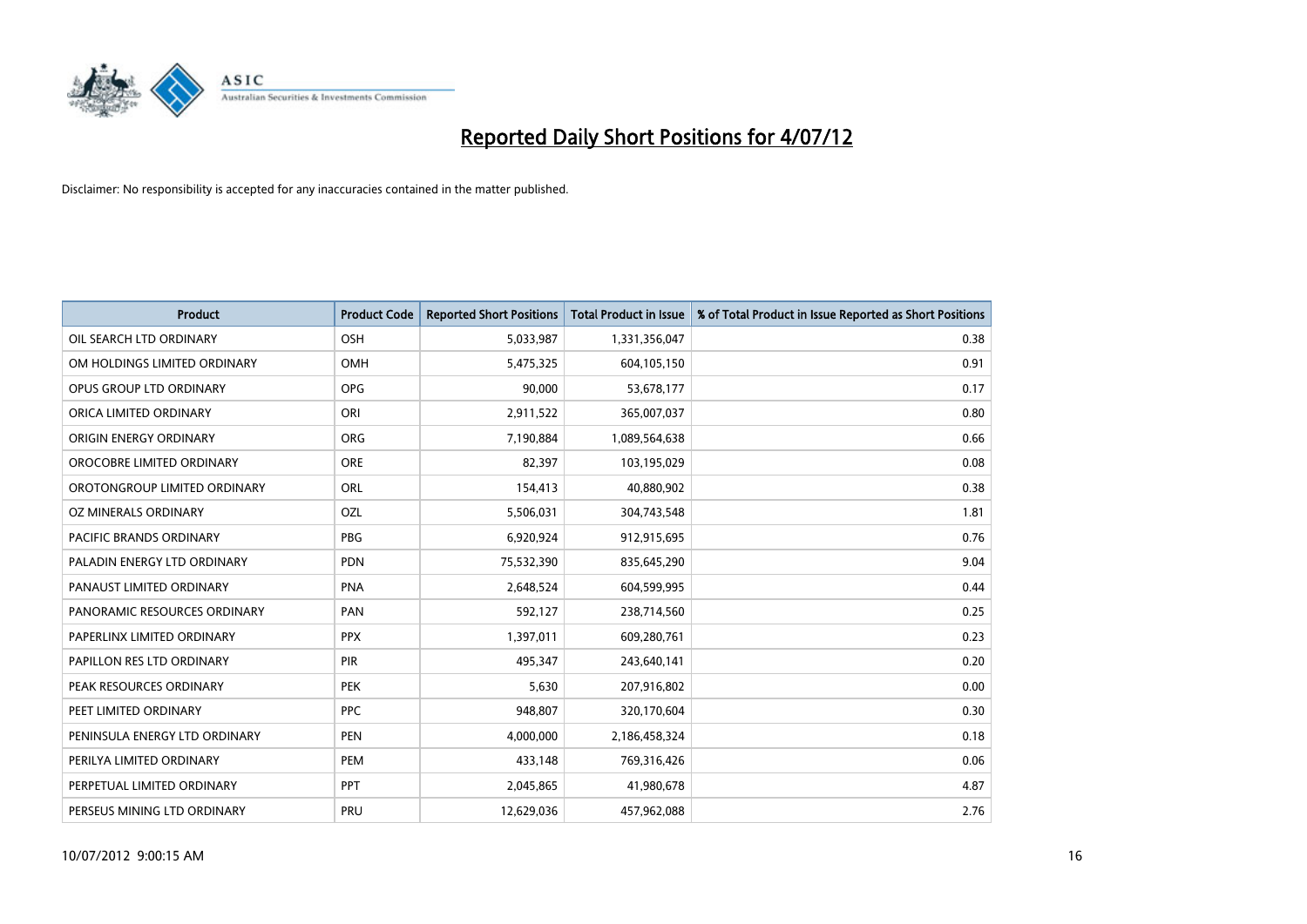

| <b>Product</b>                      | <b>Product Code</b> | <b>Reported Short Positions</b> | <b>Total Product in Issue</b> | % of Total Product in Issue Reported as Short Positions |
|-------------------------------------|---------------------|---------------------------------|-------------------------------|---------------------------------------------------------|
| PHARMAXIS LTD ORDINARY              | <b>PXS</b>          | 3,861,604                       | 307,630,989                   | 1.26                                                    |
| PHOSPHAGENICS LTD. ORDINARY         | POH                 | 96,072                          | 1,020,215,957                 | 0.01                                                    |
| PLATINUM ASSET ORDINARY             | <b>PTM</b>          | 10,326,988                      | 561,347,878                   | 1.84                                                    |
| PLATINUM AUSTRALIA ORDINARY         | <b>PLA</b>          | 836,127                         | 504,968,043                   | 0.17                                                    |
| PMI GOLD CORP CDI 1:1               | <b>PVM</b>          | 119,524                         | 71,496,626                    | 0.17                                                    |
| PMP LIMITED ORDINARY                | <b>PMP</b>          | 34,862                          | 323,781,124                   | 0.01                                                    |
| PREMIER INVESTMENTS ORDINARY        | <b>PMV</b>          | 467,053                         | 155,260,478                   | 0.30                                                    |
| PRIMA BIOMED LTD ORDINARY           | <b>PRR</b>          | 4,457,259                       | 1,066,063,388                 | 0.42                                                    |
| PRIMARY HEALTH CARE ORDINARY        | <b>PRY</b>          | 14,435,236                      | 501,717,314                   | 2.88                                                    |
| PRIMEAG AUSTRALIA ORDINARY          | PAG                 | 221,965                         | 266,394,444                   | 0.08                                                    |
| PROGRAMMED ORDINARY                 | <b>PRG</b>          | 279,784                         | 118,175,280                   | 0.24                                                    |
| <b>QANTAS AIRWAYS ORDINARY</b>      | QAN                 | 11,993,659                      | 2,265,123,620                 | 0.53                                                    |
| <b>OBE INSURANCE GROUP ORDINARY</b> | <b>OBE</b>          | 49,900,366                      | 1,181,682,557                 | 4.22                                                    |
| OR NATIONAL LIMITED ORDINARY        | <b>ORN</b>          | 10,767,500                      | 2,440,000,000                 | 0.44                                                    |
| ORXPHARMA LTD ORDINARY              | <b>ORX</b>          | 59,789                          | 144,577,206                   | 0.04                                                    |
| <b>QUBE LOGISTICS HLDG ORDINARY</b> | QUB                 | 4,445,158                       | 921,407,185                   | 0.48                                                    |
| RAMELIUS RESOURCES ORDINARY         | <b>RMS</b>          | 821,748                         | 335,906,949                   | 0.24                                                    |
| RAMSAY HEALTH CARE ORDINARY         | <b>RHC</b>          | 2,170,044                       | 202,081,252                   | 1.07                                                    |
| RANGE RESOURCES LTD ORDINARY        | <b>RRS</b>          | 281,772                         | 2,118,880,660                 | 0.01                                                    |
| <b>RCR TOMLINSON ORDINARY</b>       | <b>RCR</b>          | 76,319                          | 131,565,256                   | 0.06                                                    |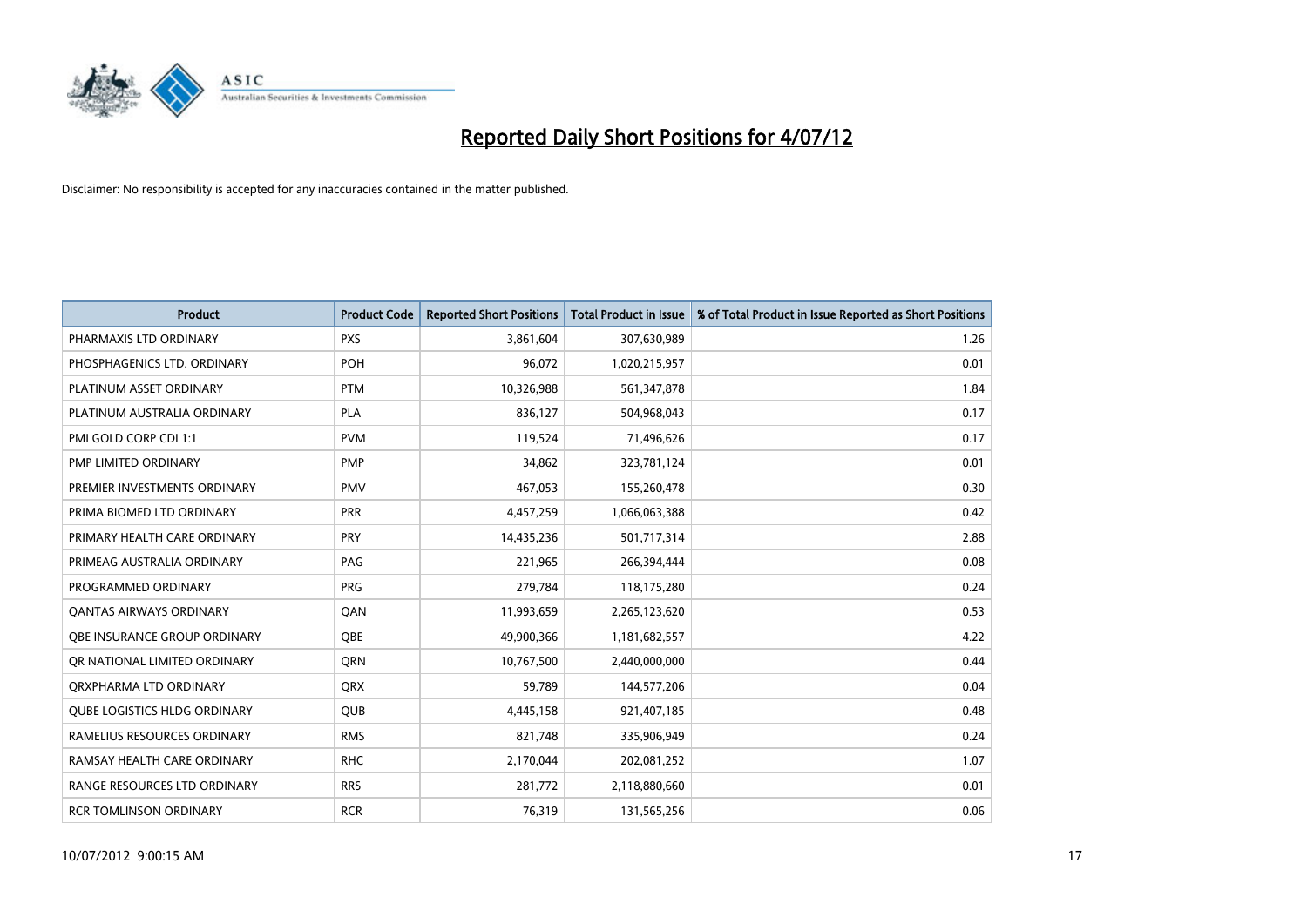

| <b>Product</b>                      | <b>Product Code</b> | <b>Reported Short Positions</b> | <b>Total Product in Issue</b> | % of Total Product in Issue Reported as Short Positions |
|-------------------------------------|---------------------|---------------------------------|-------------------------------|---------------------------------------------------------|
| <b>REA GROUP ORDINARY</b>           | <b>REA</b>          | 384,018                         | 131,714,699                   | 0.29                                                    |
| <b>RECKON LIMITED ORDINARY</b>      | <b>RKN</b>          | 815,914                         | 129,488,015                   | 0.63                                                    |
| <b>RED 5 LIMITED ORDINARY</b>       | <b>RED</b>          | 93,268                          | 135,488,008                   | 0.07                                                    |
| RED FORK ENERGY ORDINARY            | <b>RFE</b>          | 679,425                         | 310,229,853                   | 0.22                                                    |
| REDBANK ENERGY LTD ORDINARY         | AEJ                 | 19                              | 786.287                       | 0.00                                                    |
| REDFLEX HOLDINGS ORDINARY           | <b>RDF</b>          | 2                               | 110,345,599                   | 0.00                                                    |
| REGIONAL EXPRESS ORDINARY           | <b>REX</b>          | 10.000                          | 121,254,902                   | 0.01                                                    |
| <b>REGIS RESOURCES ORDINARY</b>     | <b>RRL</b>          | 655,946                         | 453,028,047                   | 0.14                                                    |
| RESMED INC CDI 10:1                 | <b>RMD</b>          | 3,807,049                       | 1,556,242,300                 | 0.24                                                    |
| <b>RESOLUTE MINING ORDINARY</b>     | <b>RSG</b>          | 4,872,058                       | 634,428,623                   | 0.77                                                    |
| <b>RESOURCE GENERATION ORDINARY</b> | <b>RES</b>          | 173                             | 262,895,652                   | 0.00                                                    |
| RETAIL FOOD GROUP ORDINARY          | <b>RFG</b>          | 17,020                          | 108,422,615                   | 0.02                                                    |
| REVERSE CORP LIMITED ORDINARY       | <b>REF</b>          | 100                             | 92,382,175                    | 0.00                                                    |
| REX MINERALS LIMITED ORDINARY       | <b>RXM</b>          | 683.690                         | 188,907,284                   | 0.36                                                    |
| RHG LIMITED ORDINARY                | <b>RHG</b>          | 36,083                          | 308,483,177                   | 0.01                                                    |
| <b>RIALTO ENERGY ORDINARY</b>       | <b>RIA</b>          | 1,525,908                       | 671,347,392                   | 0.23                                                    |
| <b>RIDLEY CORPORATION ORDINARY</b>  | <b>RIC</b>          | 112,576                         | 307,817,071                   | 0.04                                                    |
| RIO TINTO LIMITED ORDINARY          | <b>RIO</b>          | 22,366,000                      | 435,758,720                   | 5.13                                                    |
| ROBUST RESOURCES ORDINARY           | <b>ROL</b>          | 21,747                          | 87,994,097                    | 0.02                                                    |
| ROC OIL COMPANY ORDINARY            | <b>ROC</b>          | 1,887,591                       | 683,235,552                   | 0.28                                                    |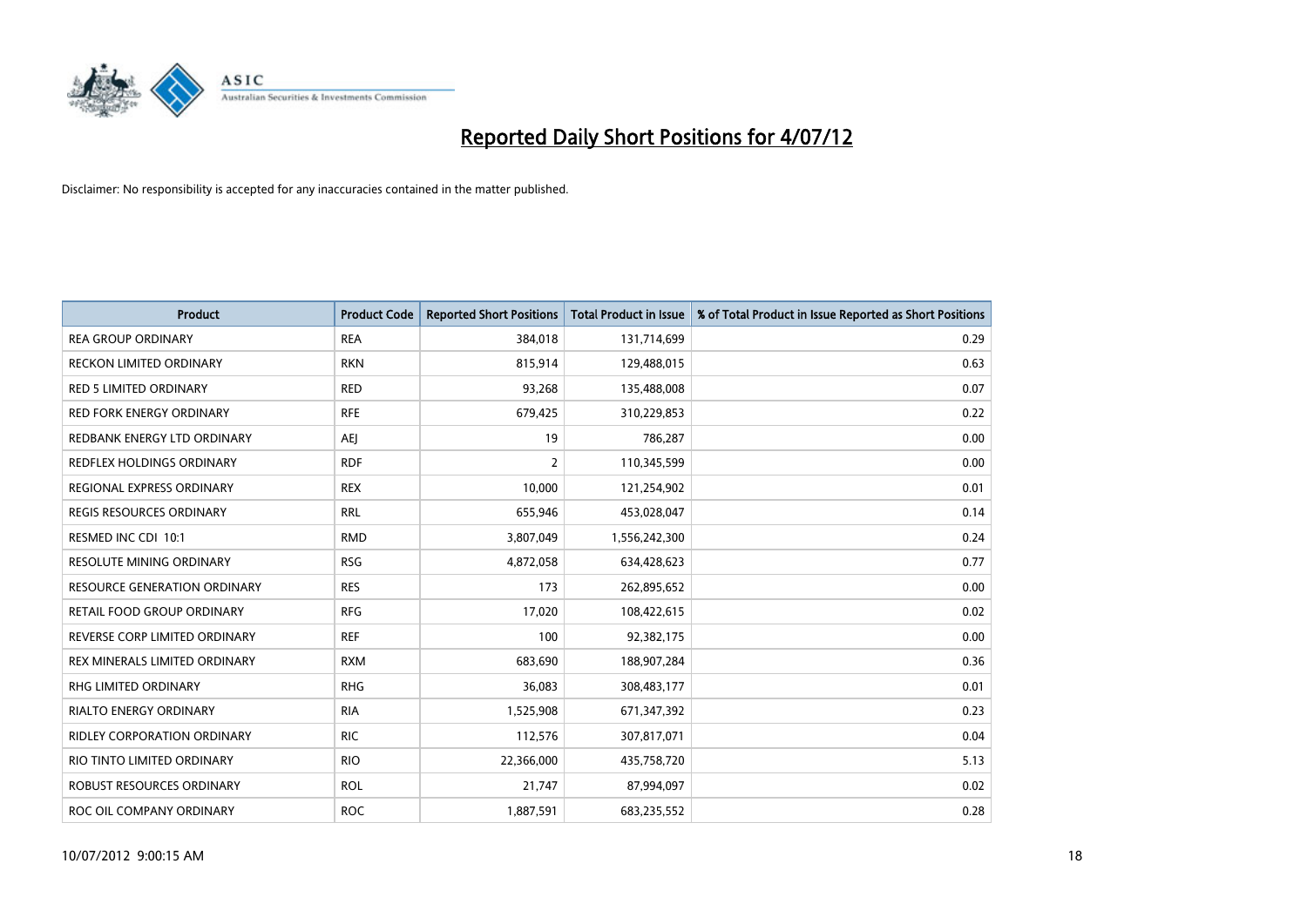

| <b>Product</b>                           | <b>Product Code</b> | <b>Reported Short Positions</b> | <b>Total Product in Issue</b> | % of Total Product in Issue Reported as Short Positions |
|------------------------------------------|---------------------|---------------------------------|-------------------------------|---------------------------------------------------------|
| <b>RURALCO HOLDINGS ORDINARY</b>         | <b>RHL</b>          | 12,000                          | 55,019,284                    | 0.02                                                    |
| SAI GLOBAL LIMITED ORDINARY              | SAI                 | 4,328,295                       | 204,354,836                   | 2.12                                                    |
| SALMAT LIMITED ORDINARY                  | <b>SLM</b>          | 2,769,852                       | 159,802,174                   | 1.73                                                    |
| SAMSON OIL & GAS LTD ORDINARY            | SSN                 | 1,467,852                       | 1,771,889,967                 | 0.08                                                    |
| SANDFIRE RESOURCES ORDINARY              | <b>SFR</b>          | 4,367,344                       | 151,233,635                   | 2.89                                                    |
| <b>SANTOS LTD ORDINARY</b>               | <b>STO</b>          | 5,200,747                       | 952,809,080                   | 0.55                                                    |
| SARACEN MINERAL ORDINARY                 | <b>SAR</b>          | 2,400,289                       | 594,815,640                   | 0.40                                                    |
| SEDGMAN LIMITED ORDINARY                 | <b>SDM</b>          | 17,328                          | 214,292,930                   | 0.01                                                    |
| SEEK LIMITED ORDINARY                    | <b>SEK</b>          | 11,927,898                      | 337,101,307                   | 3.54                                                    |
| SENEX ENERGY LIMITED ORDINARY            | <b>SXY</b>          | 15,623,801                      | 1,032,094,191                 | 1.51                                                    |
| SERVCORP LIMITED ORDINARY                | SRV                 | 311                             | 98,440,807                    | 0.00                                                    |
| SERVICE STREAM ORDINARY                  | <b>SSM</b>          | 400                             | 283,418,867                   | 0.00                                                    |
| SEVEN GROUP HOLDINGS ORDINARY            | <b>SVW</b>          | 814,573                         | 307,410,281                   | 0.26                                                    |
| SEVEN WEST MEDIA LTD ORDINARY            | <b>SWM</b>          | 30,361,016                      | 666,105,054                   | 4.56                                                    |
| SIGMA PHARMACEUTICAL ORDINARY            | <b>SIP</b>          | 5,181,880                       | 1,186,303,520                 | 0.44                                                    |
| SILEX SYSTEMS ORDINARY                   | <b>SLX</b>          | 643,264                         | 170,143,997                   | 0.38                                                    |
| SILVER LAKE RESOURCE ORDINARY            | <b>SLR</b>          | 602,306                         | 220,264,064                   | 0.27                                                    |
| SIMS METAL MGMT LTD ORDINARY             | SGM                 | 8,622,974                       | 204,816,794                   | 4.21                                                    |
| SINGAPORE TELECOMM. CHESS DEPOSITARY INT | <b>SGT</b>          | 8,588,624                       | 163,034,804                   | 5.27                                                    |
| SKILLED GROUP LTD ORDINARY               | <b>SKE</b>          | 133,248                         | 233,487,276                   | 0.06                                                    |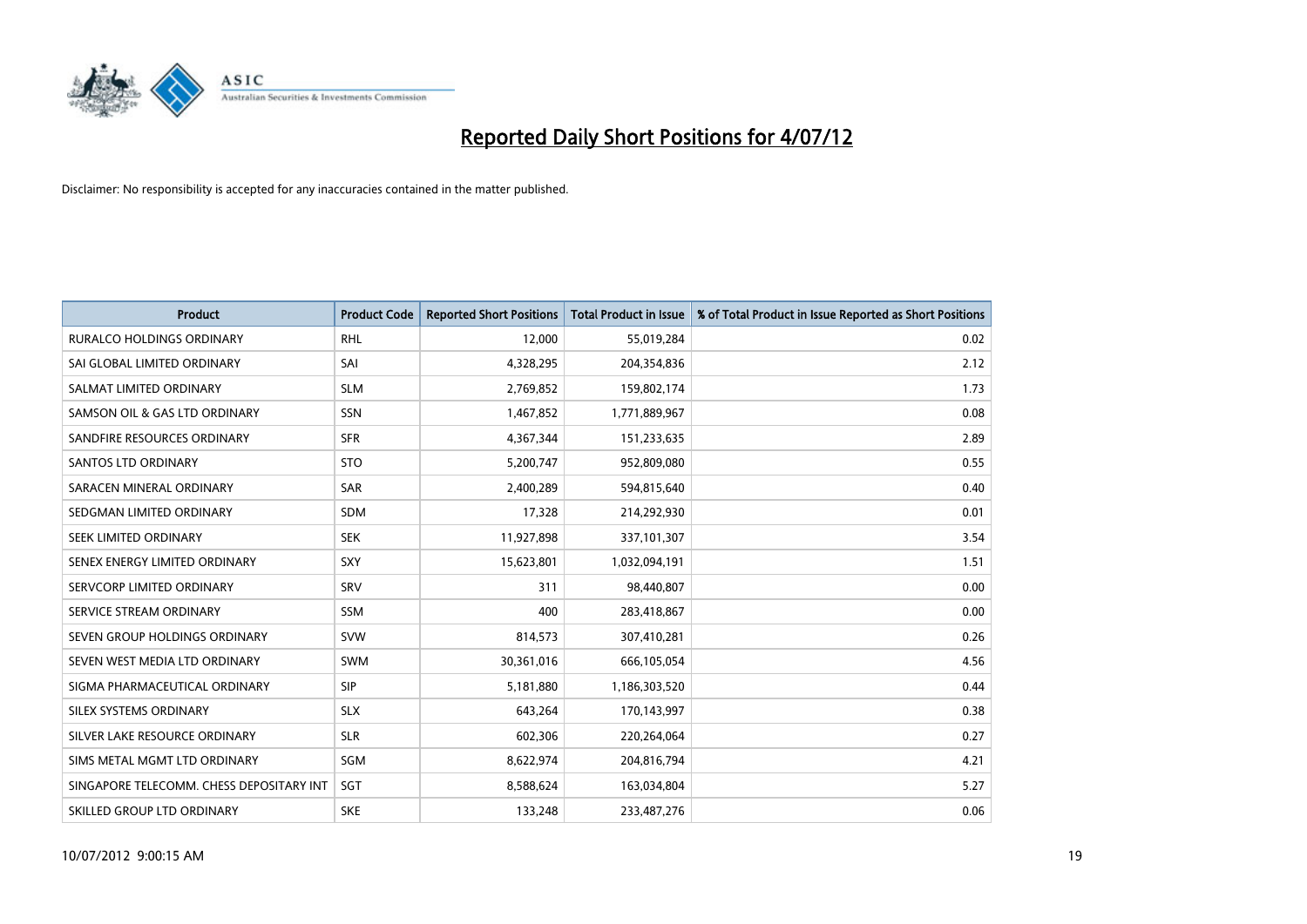

| <b>Product</b>                           | <b>Product Code</b> | <b>Reported Short Positions</b> | <b>Total Product in Issue</b> | % of Total Product in Issue Reported as Short Positions |
|------------------------------------------|---------------------|---------------------------------|-------------------------------|---------------------------------------------------------|
| SKY CITY ENTERTAIN, ORDINARY             | <b>SKC</b>          | 101                             | 576,958,340                   | 0.00                                                    |
| SKY NETWORK ORDINARY                     | <b>SKT</b>          | 15,000                          | 389,139,785                   | 0.00                                                    |
| <b>SLATER &amp; GORDON ORDINARY</b>      | <b>SGH</b>          | 18,064                          | 168,600,731                   | 0.01                                                    |
| SMS MANAGEMENT, ORDINARY                 | <b>SMX</b>          | 682,556                         | 68,415,913                    | 1.00                                                    |
| SONIC HEALTHCARE ORDINARY                | <b>SHL</b>          | 4,576,135                       | 390,969,875                   | 1.17                                                    |
| SOUL PATTINSON (W.H) ORDINARY            | SOL                 | 11,867                          | 239,395,320                   | 0.00                                                    |
| SOUTH BOULDER MINES ORDINARY             | <b>STB</b>          | 128,498                         | 116,232,826                   | 0.11                                                    |
| SP AUSNET STAPLED SECURITIES             | <b>SPN</b>          | 6,211,621                       | 3,339,620,165                 | 0.19                                                    |
| SPARK INFRASTRUCTURE STAPLED NOTE & UNIT | SKI                 | 32,818,368                      | 1,326,734,264                 | 2.47                                                    |
| SPECIALTY FASHION ORDINARY               | <b>SFH</b>          | 2,099,171                       | 192,236,121                   | 1.09                                                    |
| SPOTLESS GROUP LTD ORDINARY              | <b>SPT</b>          | 443,011                         | 265,746,161                   | 0.17                                                    |
| ST BARBARA LIMITED ORDINARY              | <b>SBM</b>          | 12,791,340                      | 325,615,389                   | 3.93                                                    |
| STANMORE COAL LTD ORDINARY               | <b>SMR</b>          | 32,870                          | 179,409,108                   | 0.02                                                    |
| STARPHARMA HOLDINGS ORDINARY             | <b>SPL</b>          | 2,185,729                       | 280,802,451                   | 0.78                                                    |
| STH CRS ELECT ENGNR ORDINARY             | <b>SXE</b>          | 49.098                          | 161,486,826                   | 0.03                                                    |
| STHN CROSS MEDIA ORDINARY                | <b>SXL</b>          | 8,771,788                       | 704,594,449                   | 1.24                                                    |
| STOCKLAND UNITS/ORD STAPLED              | SGP                 | 45,814,419                      | 2,203,547,228                 | 2.08                                                    |
| STRAITS RES LTD. ORDINARY                | SRQ                 | 92,952                          | 456,529,474                   | 0.02                                                    |
| STW COMMUNICATIONS ORDINARY              | SGN                 | 74,849                          | 362,798,351                   | 0.02                                                    |
| SUNCORP GROUP LTD ORDINARY               | <b>SUN</b>          | 12,133,359                      | 1,286,600,980                 | 0.94                                                    |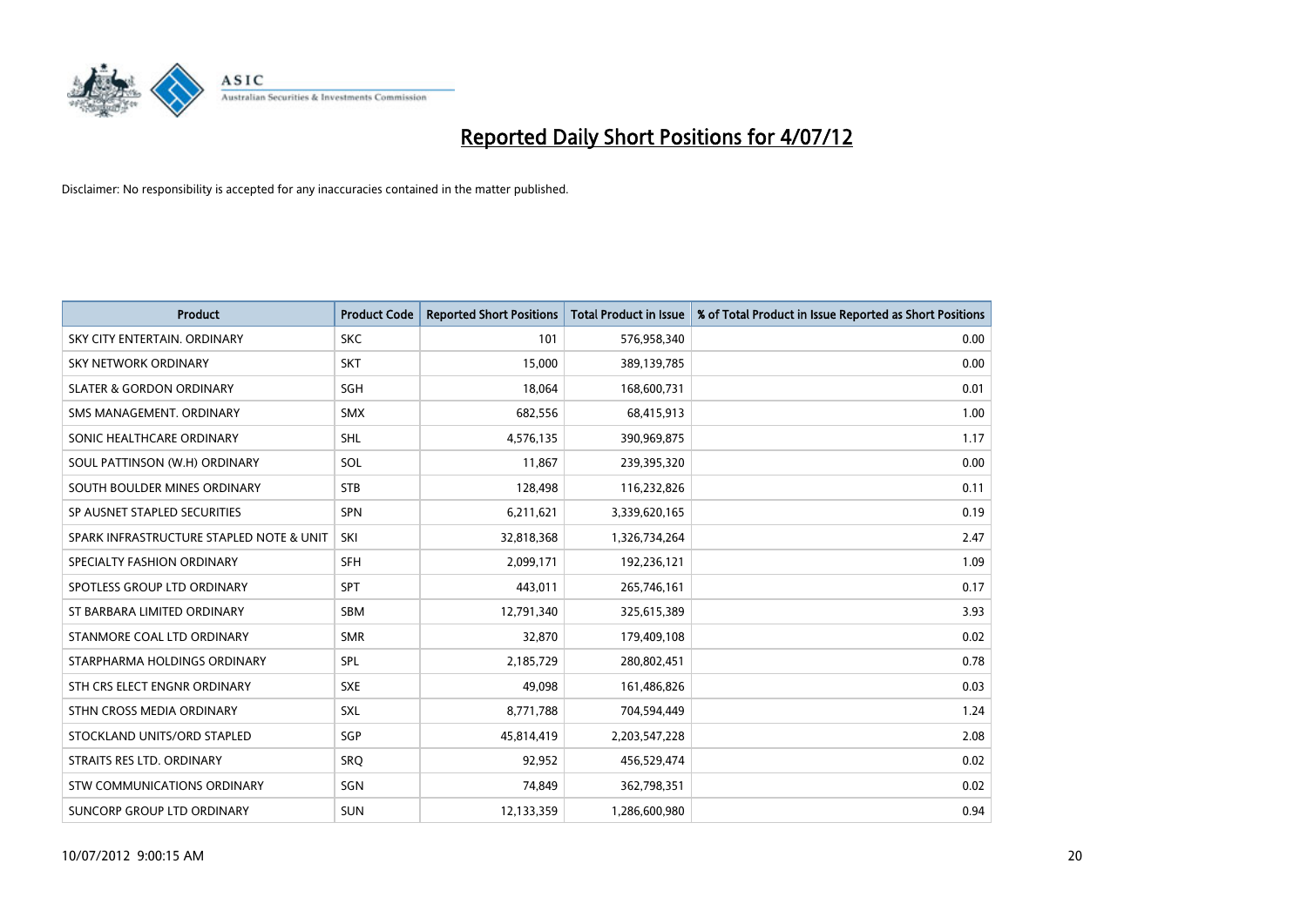

| <b>Product</b>                     | <b>Product Code</b> | <b>Reported Short Positions</b> | <b>Total Product in Issue</b> | % of Total Product in Issue Reported as Short Positions |
|------------------------------------|---------------------|---------------------------------|-------------------------------|---------------------------------------------------------|
| SUNDANCE ENERGY ORDINARY           | <b>SEA</b>          | 120,079                         | 277,098,474                   | 0.04                                                    |
| SUNDANCE RESOURCES ORDINARY        | <b>SDL</b>          | 10,310,482                      | 3,049,577,034                 | 0.34                                                    |
| SUNLAND GROUP LTD ORDINARY         | <b>SDG</b>          | 205,735                         | 199,617,888                   | 0.10                                                    |
| SUPER RET REP LTD ORDINARY         | SUL                 | 1,502,448                       | 196,152,971                   | 0.77                                                    |
| SYD AIRPORT STAPLED US PROHIBIT.   | <b>SYD</b>          | 9,348,443                       | 1,861,210,782                 | 0.50                                                    |
| SYRAH RESOURCES ORDINARY           | <b>SYR</b>          | 36,156                          | 125,204,521                   | 0.03                                                    |
| TABCORP HOLDINGS LTD ORDINARY      | <b>TAH</b>          | 7,518,527                       | 730,113,969                   | 1.03                                                    |
| TANAMI GOLD NL ORDINARY            | <b>TAM</b>          | 296,162                         | 261,132,677                   | 0.11                                                    |
| TAP OIL LIMITED ORDINARY           | <b>TAP</b>          | 1,037,061                       | 241,295,311                   | 0.43                                                    |
| TASSAL GROUP LIMITED ORDINARY      | <b>TGR</b>          | 44,841                          | 146,304,404                   | 0.03                                                    |
| TATTS GROUP LTD ORDINARY           | <b>TTS</b>          | 6,199,656                       | 1,362,919,733                 | 0.45                                                    |
| <b>TECHNOLOGY ONE ORDINARY</b>     | <b>TNE</b>          | 5,485                           | 304,910,455                   | 0.00                                                    |
| TELECOM CORPORATION ORDINARY       | <b>TEL</b>          | 18,229,370                      | 1,856,745,213                 | 0.98                                                    |
| TELSTRA CORPORATION. ORDINARY      | <b>TLS</b>          | 24,688,180                      | 12,443,074,357                | 0.20                                                    |
| TEN NETWORK HOLDINGS ORDINARY      | <b>TEN</b>          | 79,115,745                      | 1,360,536,737                 | 5.82                                                    |
| TERANGA GOLD CORP CDI 1:1          | <b>TGZ</b>          | 115,287                         | 158,155,577                   | 0.07                                                    |
| TEXON PETROLEUM LTD ORDINARY       | <b>TXN</b>          | 301,815                         | 245,039,848                   | 0.12                                                    |
| TFS CORPORATION LTD ORDINARY       | <b>TFC</b>          | 207,942                         | 279,621,829                   | 0.07                                                    |
| THAKRAL HOLDINGS GRP ORDINARY/UNIT | <b>THG</b>          | 100                             | 585,365,014                   | 0.00                                                    |
| THE REJECT SHOP ORDINARY           | <b>TRS</b>          | 2,182,796                       | 26,071,170                    | 8.37                                                    |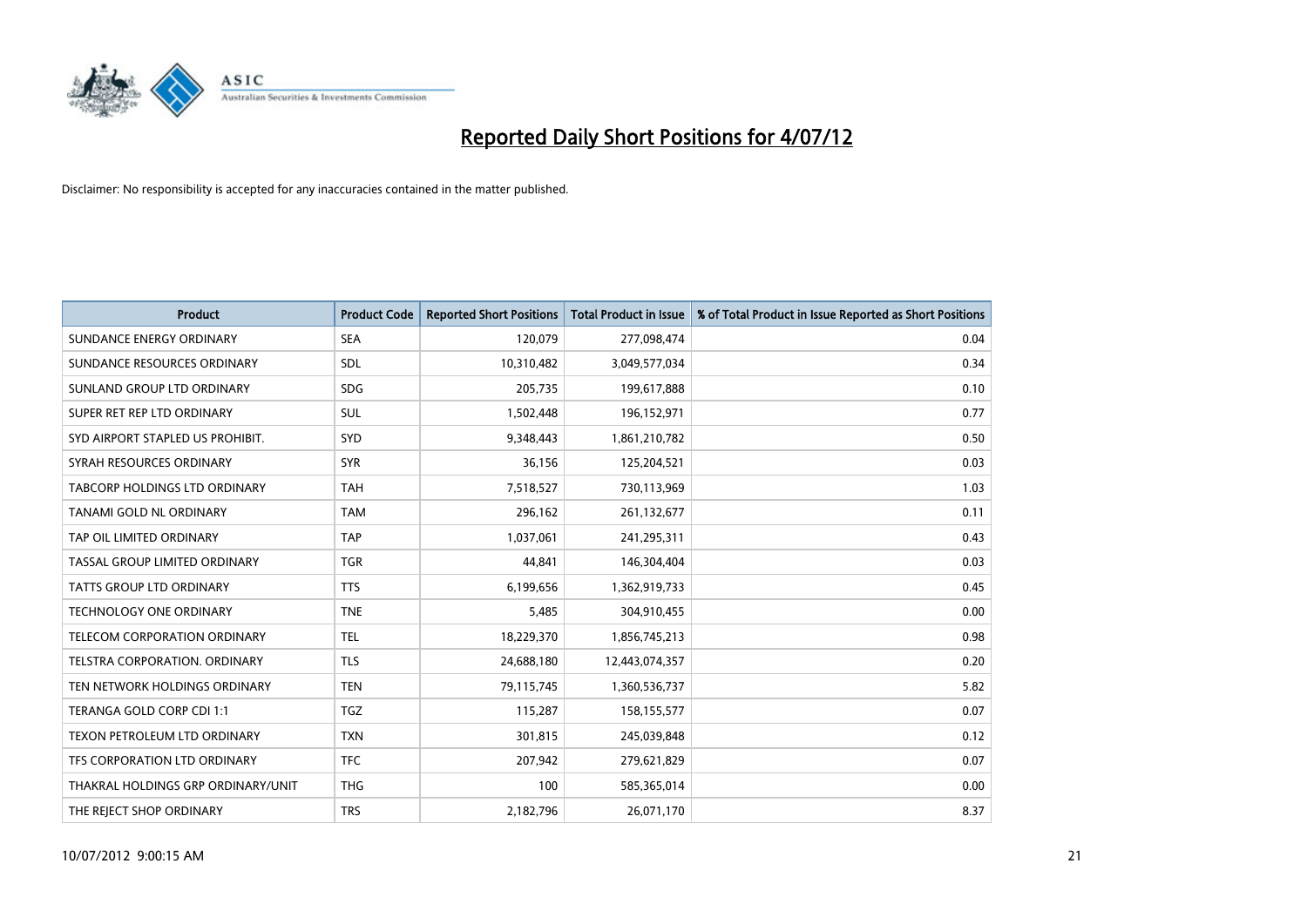

| <b>Product</b>                       | <b>Product Code</b> | <b>Reported Short Positions</b> | <b>Total Product in Issue</b> | % of Total Product in Issue Reported as Short Positions |
|--------------------------------------|---------------------|---------------------------------|-------------------------------|---------------------------------------------------------|
| THINKSMART LIMITED ORDINARY          | <b>TSM</b>          | 175,000                         | 156,005,431                   | 0.11                                                    |
| THORN GROUP LIMITED ORDINARY         | <b>TGA</b>          | 263,431                         | 146,374,703                   | 0.18                                                    |
| <b>TIGER RESOURCES ORDINARY</b>      | <b>TGS</b>          | 2,058,442                       | 673,470,269                   | 0.31                                                    |
| TOLL HOLDINGS LTD ORDINARY           | <b>TOL</b>          | 14,526,871                      | 717,133,875                   | 2.03                                                    |
| <b>TOX FREE SOLUTIONS ORDINARY</b>   | <b>TOX</b>          | 33,709                          | 115,311,608                   | 0.03                                                    |
| TPG TELECOM LIMITED ORDINARY         | <b>TPM</b>          | 1,903,499                       | 793,808,141                   | 0.24                                                    |
| TRADE ME GROUP ORDINARY              | <b>TME</b>          | 1,869                           | 395,745,510                   | 0.00                                                    |
| TRANSFIELD SERVICES ORDINARY         | <b>TSE</b>          | 2,671,127                       | 522,463,349                   | 0.51                                                    |
| TRANSPACIFIC INDUST, ORDINARY        | <b>TPI</b>          | 5,651,599                       | 1,578,209,025                 | 0.36                                                    |
| TRANSURBAN GROUP TRIPLE STAPLED SEC. | <b>TCL</b>          | 17,833,177                      | 1,458,321,112                 | 1.22                                                    |
| TREASURY WINE ESTATE ORDINARY        | <b>TWE</b>          | 13,461,304                      | 647,227,144                   | 2.08                                                    |
| TROY RESOURCES LTD ORDINARY          | <b>TRY</b>          | 247,105                         | 89,412,649                    | 0.28                                                    |
| UGL LIMITED ORDINARY                 | UGL                 | 6,841,658                       | 166,315,038                   | 4.11                                                    |
| UNILIFE CORPORATION CDI 6:1          | <b>UNS</b>          | 211,168                         | 256,958,538                   | 0.08                                                    |
| UXC LIMITED ORDINARY                 | <b>UXC</b>          | 107,429                         | 305,585,913                   | 0.04                                                    |
| <b>VENTURE MINERALS ORDINARY</b>     | <b>VMS</b>          | 74,816                          | 232,468,592                   | 0.03                                                    |
| VILLAGE ROADSHOW LTD ORDINARY        | <b>VRL</b>          | 20                              | 153,240,089                   | 0.00                                                    |
| VIRGIN AUS HLDG LTD ORDINARY         | <b>VAH</b>          | 25,078,991                      | 2,210,197,600                 | 1.13                                                    |
| VITERRA INC CDI 1:1                  | <b>VTA</b>          | 10                              | 68,629,939                    | 0.00                                                    |
| WAH NAM INT HLDG LTD ORDINARY        | <b>WNI</b>          | 91,872                          | 7,175,039,665                 | 0.00                                                    |